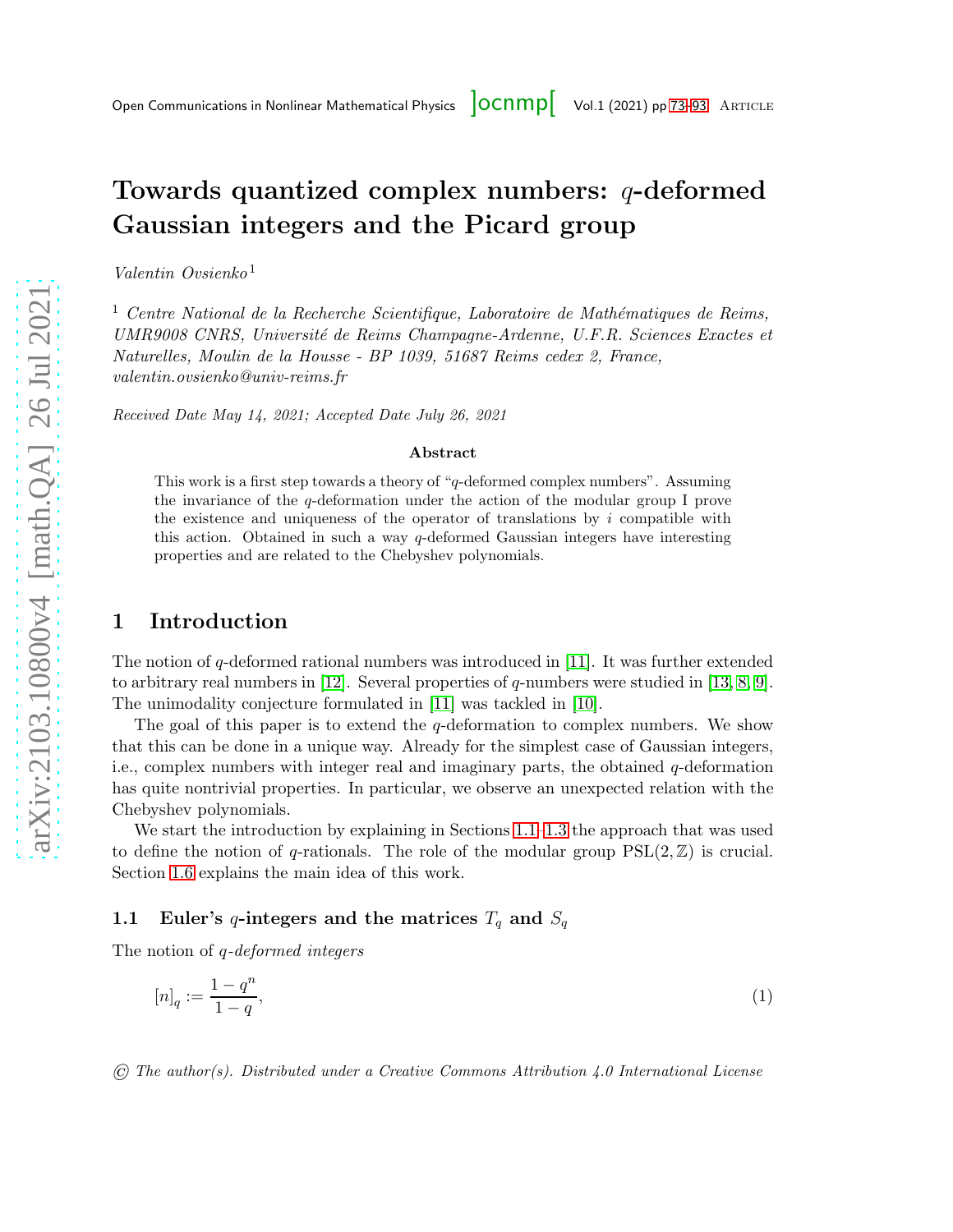where  $n \in \mathbb{Z}$ , goes back to Euler. The expression [\(1\)](#page-0-2) reads for  $n \geq 0$ 

<span id="page-1-0"></span>
$$
[n]_q = 1 + q + q^2 + \dots + q^{n-1}, \qquad [-n]_q = -q^{-1} - q^{-2} - \dots - q^{-n}.
$$

Definition  $(1)$  was used by Gauss to define q-binomial coefficients that now play an important role in combinatorics (see [\[18\]](#page-20-6)), quantum algebra and quantum calculus (see [\[6\]](#page-20-7)).

Euler's q-integers [\(1\)](#page-0-2) can be characterized by the recurrence

$$
[n+1]_q = q [n]_q + 1 \tag{2}
$$

and the initial condition  $[0]_q = 0$ .

Consider the standard action of the modular group  $PSL(2,\mathbb{Z})$  on the space of rational functions in q defined by linear-fractional transformations. More precisely, elements of PSL(2,  $\mathbb{Z}$ ) are represented by 2 × 2 matrices acting on the rational function  $X = X(q)$ via

<span id="page-1-4"></span>
$$
\begin{pmatrix} a & b \\ c & d \end{pmatrix} X = \frac{aX + b}{cX + d}.\tag{3}
$$

Recurrence [\(2\)](#page-1-0) describes an action of the subgroup of integer translations; this group is isomorphic to  $\mathbb Z$  and generated by the matrix

<span id="page-1-2"></span>
$$
T_q = \begin{pmatrix} q & 1 \\ 0 & 1 \end{pmatrix} . \tag{4}
$$

The matrix  $T_q$  acts on the function  $X(q)$  via  $T_q X = q X + 1$ , and recurrence [\(2\)](#page-1-0) can be understood as the equivariance property  $[T(n)]_q = T_q([n]_q)$ , where T is the translation operator  $T(x) = x + 1$ , (see formula [\(6\)](#page-1-1) below).

Furthermore,

<span id="page-1-3"></span>
$$
S_q = \begin{pmatrix} 0 & -1 \\ q & 0 \end{pmatrix} \tag{5}
$$

is the unique matrix that interchanges the "smallest" q-integers  $[-1]_q$  and  $[1]_q$ . Therefore, the matrices  $T_q$  and  $S_q$  appear already at the level of q-integers. They play a crucial role in our approach.

**Remark 1.1.** Note that the matrix  $S_q$  is widely known in the physics literature under the name of "spinor metric"; see, e.g., [\[20\]](#page-20-8). It can be used to characterize the usual quantum group  $SL_q(2)$  as the group of symmetry of this metric. However, I did not find in the literature a simultaneous use of the matrices  $T_q$  and  $S_q$  that generate a PSL(2,  $\mathbb{Z}$ )-action.

#### 1.2 The modular group action

The modular group  $PSL(2,\mathbb{Z})$  has the standard generators

<span id="page-1-1"></span>
$$
T = \begin{pmatrix} 1 & 1 \\ 0 & 1 \end{pmatrix}, \qquad S = \begin{pmatrix} 0 & -1 \\ 1 & 0 \end{pmatrix}, \tag{6}
$$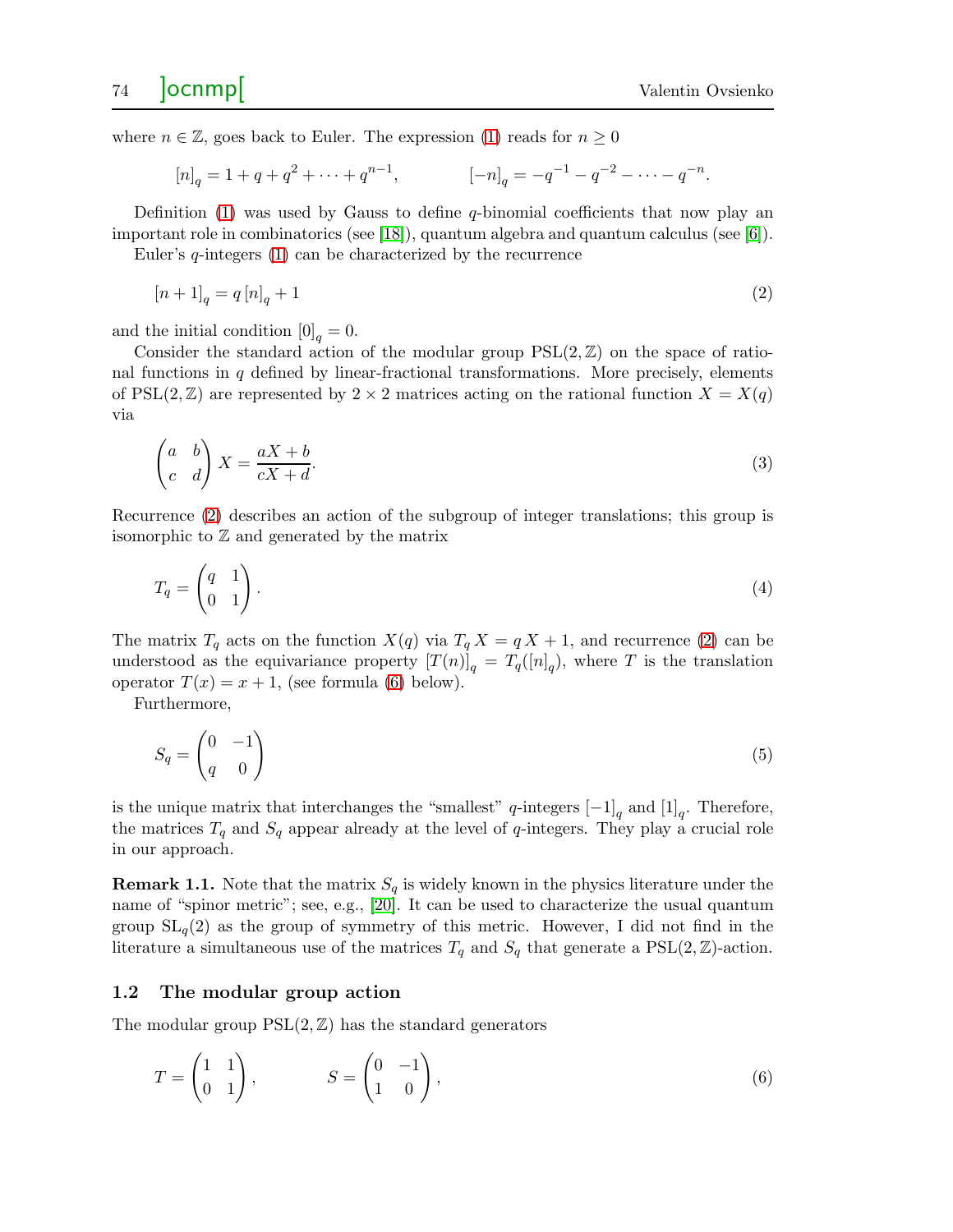satisfying the relations  $S^2 = (TS)^3 = Id$ . It transitively acts on Q, via linear-fractional transformations.

The  $q$ -deformation  $(4)-(5)$  $(4)-(5)$  preserves the relations between the generators:

$$
S_q^2 = \text{Id}, \qquad (T_q S_q)^3 = \text{Id}. \tag{7}
$$

as elements of PSL(2,  $\mathbb{Z}[q]$ ). Moreover, if  $T_q$  is chosen to be as in [\(4\)](#page-1-2), then the matrix  $S_q$ can be characterized as the unique matrix satisfying [\(7\)](#page-2-1). Therefore,  $T_q$  and  $S_q$  generate an action of the same, "undeformed", group  $PSL(2,\mathbb{Z})$  by linear-fractional transformations on the space  $\mathbb{Z}(q)$  of rational functions  $X = X(q)$ :

$$
T_q X = q X + 1, \qquad S_q X = -\frac{1}{qX}.\tag{8}
$$

It follows that, replacing T by  $T_q$  and S by  $S_q$ , then every  $A \in \text{PSL}(2,\mathbb{Z})$  correctly defines a unique matrix  $A_q$  with coefficients polynomially depending on  $q$ .

### <span id="page-2-0"></span>1.3 Modular invariance characterizes  $q$ -rationals

The notion of  $q$ -rationals was defined in [\[11\]](#page-20-0) in a combinatorial way. It became clear later (see [\[8,](#page-20-3) [13,](#page-20-2) [9\]](#page-20-4)) that the simplest, and perhaps most conceptual, way to define q-deformed rationals is to assume the modular invariance.

There exists a unique map

<span id="page-2-1"></span>
$$
\mathbb{Q} \longrightarrow \mathbb{Z}(q), \qquad x \mapsto [x]_q \,,
$$

that commutes with the  $PSL(2, \mathbb{Z})$ -action and sends 0 to 0.

Equivalently, the q-deformation  $[x]_q$  of every  $x \in \mathbb{Q}$  satisfies the following two linear recurrences

$$
[x+1]_q = q [x]_q + 1,
$$
\n
$$
\left[-\frac{1}{x}\right]_q = -\frac{1}{q [x]_q}.
$$

They express the invariance of the  $q$ -deformation under the action of the generators of  $PSL(2,\mathbb{Z})$ .

Since  $PSL(2,\mathbb{Z})$  acts transitively on  $\mathbb{Q}$ , the requirement of  $PSL(2,\mathbb{Z})$ -invariance implies the uniqueness of the rational function  $[x]_q$ . However, the existence of such a q-deformation (and its extension to  $\mathbb{R}$ ; see [\[12\]](#page-20-1)) is a non-trivial and quite remarkable fact.

#### 1.4 The starting point: elliptic points of  $PSL(2, \mathbb{Z})$

Despite the fact that  $PSL(2,\mathbb{Z})$  consists of real matrices, the assumption of  $PSL(2,\mathbb{Z})$ invariance provides us with an infinite set of q-deformed complex numbers.

Let  $x \in \mathbb{C}$  be a fixed point of some element  $A \in \text{PSL}(2, \mathbb{Z})$ . Such points are called elliptic and their classification is well-known; see, e.g.,  $[17]$ . The invariance condition then reads

<span id="page-2-2"></span>
$$
[A(x)]_q = A_q([x]_q) = [x]_q,
$$

so that  $[x]_q$  is a fixed point of  $A_q$ . For instance,  $\pm i$  are fixed points of S, therefore  $[\pm i]_q$ are fixed points of  $S_q$ . One then obtains

$$
[i]_q := \frac{i}{q^{\frac{1}{2}}}, \qquad [-i]_q := -\frac{i}{q^{\frac{1}{2}}}.
$$
\n(9)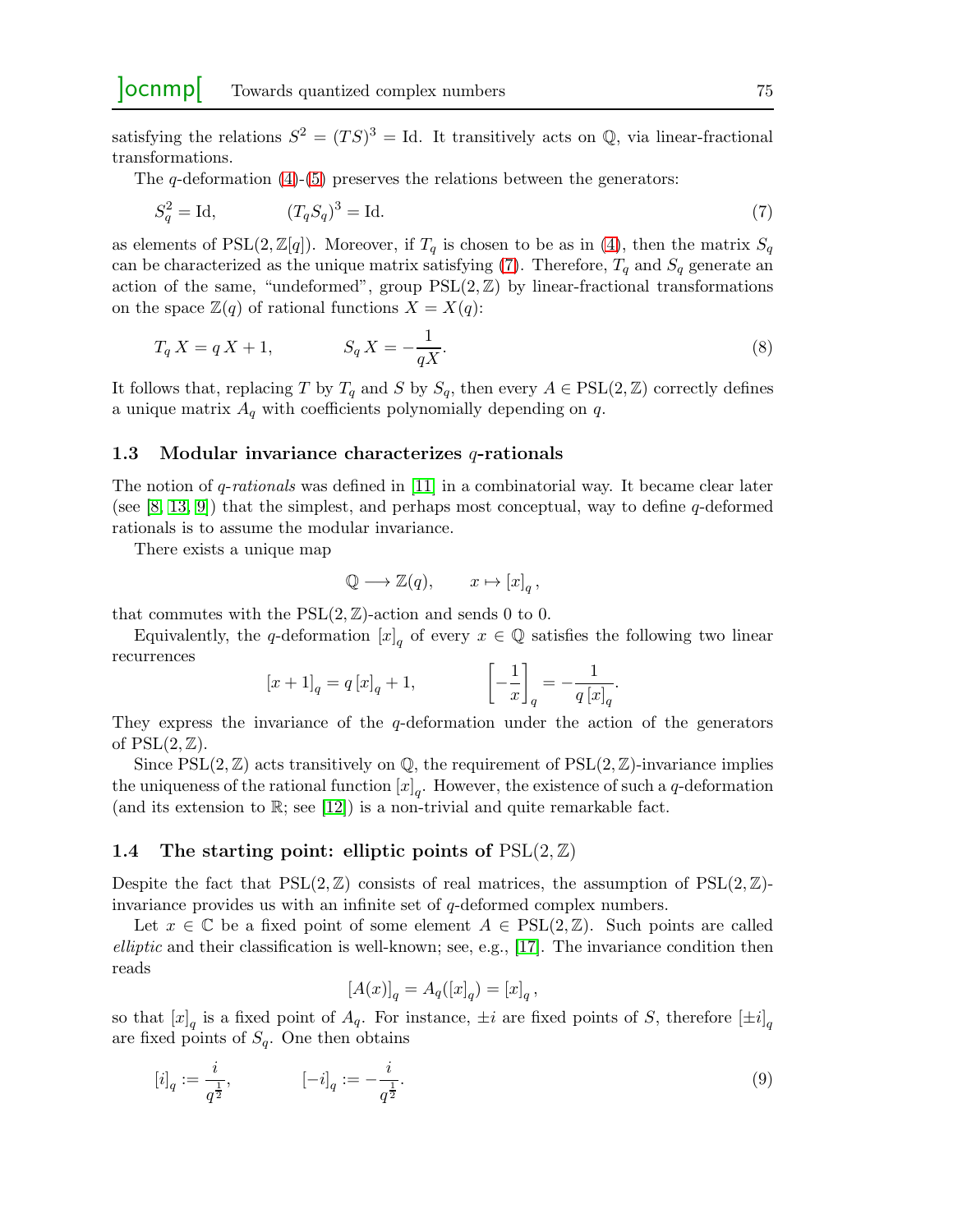## 1.5 The space of rational functions in  $q^{\frac{1}{2}}$

It follows from  $(9)$  that, in order to consider q-deformed complex numbers, one needs to extend the space of rational functions in q to the space  $\mathbb{C}(q^{\frac{1}{2}})$  of rational functions in  $q^{\frac{1}{2}}$ . This is the space we will work with, the action of all of the operators and groups that we consider will be defined on  $\mathbb{C}(q^{\frac{1}{2}})$ .

Usually, we deal with operators of linear-fractional transformations, as in [\(3\)](#page-1-4), but sometimes we will have to add the parameter inversion

<span id="page-3-2"></span>
$$
\tau: q \longmapsto q^{-1},\tag{10}
$$

acting on the functions via  $(\tau X)(q) = X(q^{-1}).$ 

### <span id="page-3-0"></span>1.6 The operator of imaginary translations

The main idea of the present paper is to consider the matrix  $U \in \text{PSL}(2,\mathbb{Z}[i])$  and its square

$$
U = \begin{pmatrix} 1 & i \\ 0 & 1 \end{pmatrix}, \qquad U^2 = \begin{pmatrix} 1 & 2i \\ 0 & 1 \end{pmatrix}
$$
 (11)

acting on the complex plane  $\mathbb C$  by imaginary translations, and find a q-deformation  $U_q$ , compatible with the  $PSL(2,\mathbb{Z})$ -action. We will show the existence of such a deformation and prove its uniqueness in a natural class of linear-fractional operators.

The compatibility with the q-deformed  $PSL(2,\mathbb{Z})$ -action consists of two properties.

- (a) The operator  $U_q$  must commute with  $T_q$ ;
- (b)  $U_q$  must send  $[-i]_q$  to 0, and 0 to  $[i]_q$ , where  $[-i]_q$  and  $[i]_q$  are as in [\(9\)](#page-2-2).

Surprisingly, it is much easier to work with the square of the operator  $U$ . We will prove (in Section [3.1\)](#page-6-0) the following.

<span id="page-3-3"></span>**Theorem 1.2.** There exists a unique element of the group of linear-fractional transformations of  $\mathbb{C}(q^{\frac{1}{2}})$ , commuting with  $T_q$  and sending  $[-i]_q$  to  $[i]_q$ :

<span id="page-3-1"></span>
$$
(U^2)_q = \begin{pmatrix} 1 + i \left( q^{\frac{1}{2}} - q^{-\frac{1}{2}} \right) & 2i \, q^{-\frac{1}{2}} \\ 0 & 1 - i \left( q^{\frac{1}{2}} - q^{-\frac{1}{2}} \right) \end{pmatrix} . \tag{12}
$$

It turns out that the "square root" of [\(12\)](#page-3-1) has a different nature in the following sense. There is no matrix with coefficients depending on q that commutes with  $T_q$  and sends  $[-i]_q$ to 0, and 0 to  $[i]_q$ . In fact, the operator  $U_q$  inverses the parameter q in the argument.

**Definition.** The operator  $U_q$  acts on  $\mathbb{C}(q^{\frac{1}{2}})$  by the formula

<span id="page-3-4"></span>
$$
U_q X := \frac{X(q^{-1}) + iq^{\frac{1}{2}}}{(1-q)X(q^{-1}) + q}.
$$
\n(13)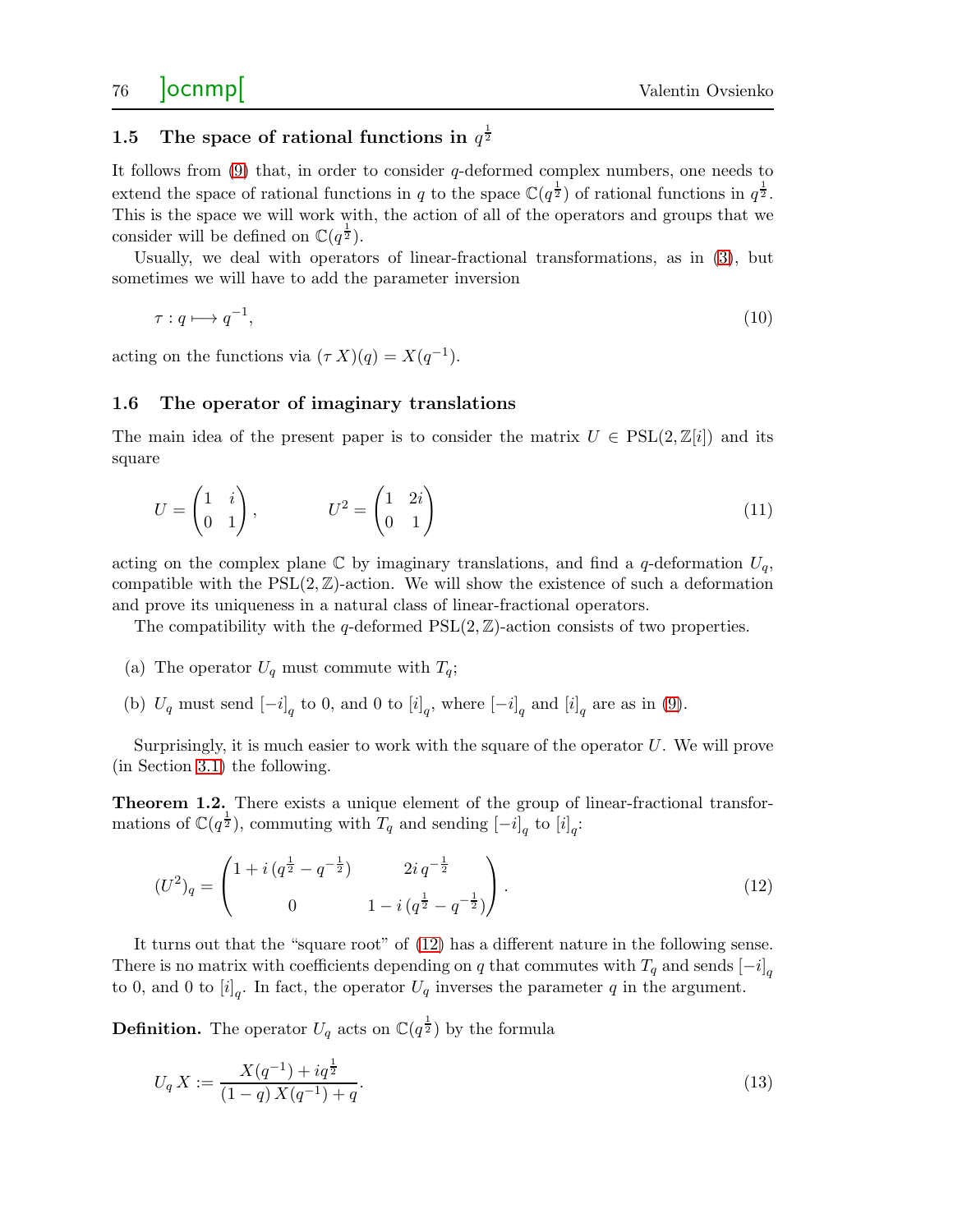It is easy to check that  $U_q$  commutes with  $T_q$  and that it squares to [\(12\)](#page-3-1) and satisfies (b). Note also that  $U_q$  can be written in the matrix form

$$
U_q = \begin{pmatrix} 1 & iq^{\frac{1}{2}} \\ 1-q & q \end{pmatrix} \circ \tau,
$$

where  $\tau$  is the parameter inversion [\(10\)](#page-3-2).

#### 1.7 q-deformed Gaussian integers

Gaussian integers are complex numbers  $m + ni$ , with  $m, n \in \mathbb{Z}$ . It is natural to define q-deformed Gaussian integers as the orbit of  $[0]_q = 0$  in  $\mathbb{C}(q^{\frac{1}{2}})$  under the action of the abelian group  $\mathbb{Z}^2$  generated by the translation operators  $T_q$  and  $U_q$ .

These q-deformed Gaussian integers have quite interesting and nontrivial properties. Their explicit formula (Theorem [4.1\)](#page-11-0) is obtained thanks to a new choice of the parameter:

$$
Q := \frac{2i q^{\frac{1}{2}}(q-1)}{q^2 - q + 1} - \frac{q^2 - 3q + 1}{q^2 - q + 1}.
$$

The function  $q \mapsto Q(q)$  is quite remarkable. When q is real, Q belongs to the unit circle, i.e.,  $QQ = 1$ .

I will also show that q-deformed Gaussian integers are related to the Chebyshev polynomials of second kind (Theorem [5.1\)](#page-15-0) in a somewhat unexpected way.

#### 1.8 The q-deformed Picard group and q-continued fractions

The group  $PSL(2,\mathbb{Z}[i])$  of unimodular  $2\times 2$  matrices with Gaussian integer coefficients, usually called the *Picard group*. This group naturally acts on  $\mathbb{Q}[i]$ , and we obtain a q-deformation of this action defined on  $\mathbb{C}(q^{\frac{1}{2}})$ . It turns out that all of the relations between the generators remain unchanged in the q-deformed situation, except for one relation that has no  $q$ -analog. The "missing" relation makes the complex situation much more complicated than in the real case and leads to an extension of  $PSL(2,\mathbb{Z}[i])$ . The q-deformation of complex numbers cannot be determined assuming invariance under the full group  $PSL(2,\mathbb{Z}[i]).$ 

## 2 Elliptic points of  $PSL(2, \mathbb{Z})$

In this short section, we obtain the first information about  $q$ -deformed complex numbers from the modular invariance. It is due to the fact that some of the (quadratic, i.e., solutions of quadratic equations with integer coefficients) complex numbers, for instance,  $i$ , are fixed points of real matrices.

#### 2.1 Modular invariance and fixed points

I always assume that the q-deformation is  $PSL(2,\mathbb{Z})$ -invariant.

Since the q-deformed generators  $T_q$  and  $S_q$  given by [\(4\)](#page-1-2) and [\(5\)](#page-1-3) satisfy the same relations [\(7\)](#page-2-1), the embedding

$$
\mathrm{PSL}(2,\mathbb{Z}) \hookrightarrow \mathrm{PSL}(2,\mathbb{Z}[q])
$$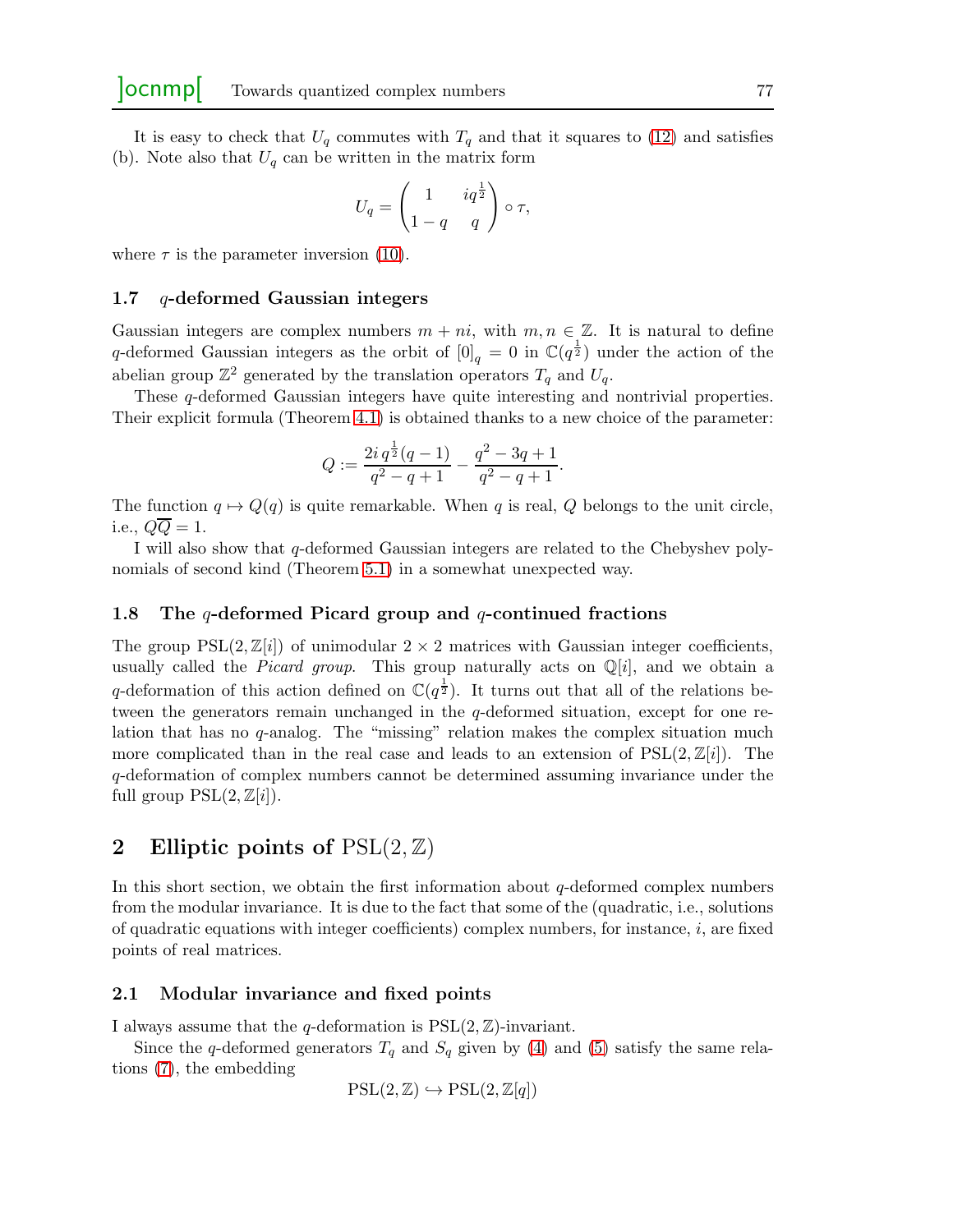is well defined and to every  $A \in \text{PSL}(2,\mathbb{Z})$  it assigns a matrix whose elements are polynomial in  $q$ .

For every  $x \in \mathbb{Q}$ , the PSL $(2, \mathbb{Z})$ -invariance implies

$$
[A(x)]_q = A_q([x]_q). \tag{14}
$$

If x is a fixed point of A, then  $[x]_q$  has to be a fixed point of  $A_q$ , and can be determined in this way.

#### 2.2 Elliptic points of  $PSL(2, \mathbb{Z})$

The standard action of  $PSL(2,\mathbb{Z})$  on  $\mathbb{C}\cup\{\infty\}$  has a discrete set of points with nontrivial stabilizer. Such points are called elliptic.

**Proposition 2.1.** The set of elliptic points of  $PSL(2,\mathbb{Z})$  in the upper half-plane is the  $PSL(2,\mathbb{Z})$ -orbit of i and the cube root of 1:

<span id="page-5-0"></span>
$$
\left\{i, \frac{-1+\sqrt{3}i}{2}\right\}.
$$
\n<sup>(15)</sup>

This statement is classical (see, e.g., [\[16\]](#page-20-10), Chapter VII), let us outline its proof.

**Proof.** First, one checks that the points  $(15)$  are elliptic. Indeed, the imaginary unit i is a fixed point of S, while  $\frac{-1+\sqrt{3}i}{2}$  $\frac{1+\sqrt{3i}}{2}$  is fixed by ST.

To prove that any other elliptic point in the upper half-plane is an image of one of the points [\(15\)](#page-5-0) by an element of  $PSL(2,\mathbb{Z})$ , note that  $A \in \text{PSL}(2,\mathbb{Z})$  has a fixed point in the upper half-plane if and only if A is an elliptic element of  $PSL(2,\mathbb{Z})$ , that is,  $tr(A) = 0$ or 1. In this case, A belongs to the conjugacy class of S, or  $ST$ , respectively.

**Remark 2.2.** Choose (the standard) fundamental domain of  $PSL(2, \mathbb{Z})$ 

$$
\mathcal{D} = \left\{ z \in \mathbb{C}; \quad |z| > 1, \ -\frac{1}{2} < \text{Re}(z) < \frac{1}{2} \right\}.
$$

There are no elliptic points points inside any fundamental domain, since  $\mathcal D$  has the empty intersection with its image under an element of  $PSL(2, \mathbb{Z})$ . Therefore, there are exactly three elliptic points on the border of  $\mathcal{D}$ :



The complex conjugate of the elliptic points are also fixed points (of the same element of PSL $(2,\mathbb{Z})$ ). In the sequel, two points, i and  $-i$ , will play a crucial role.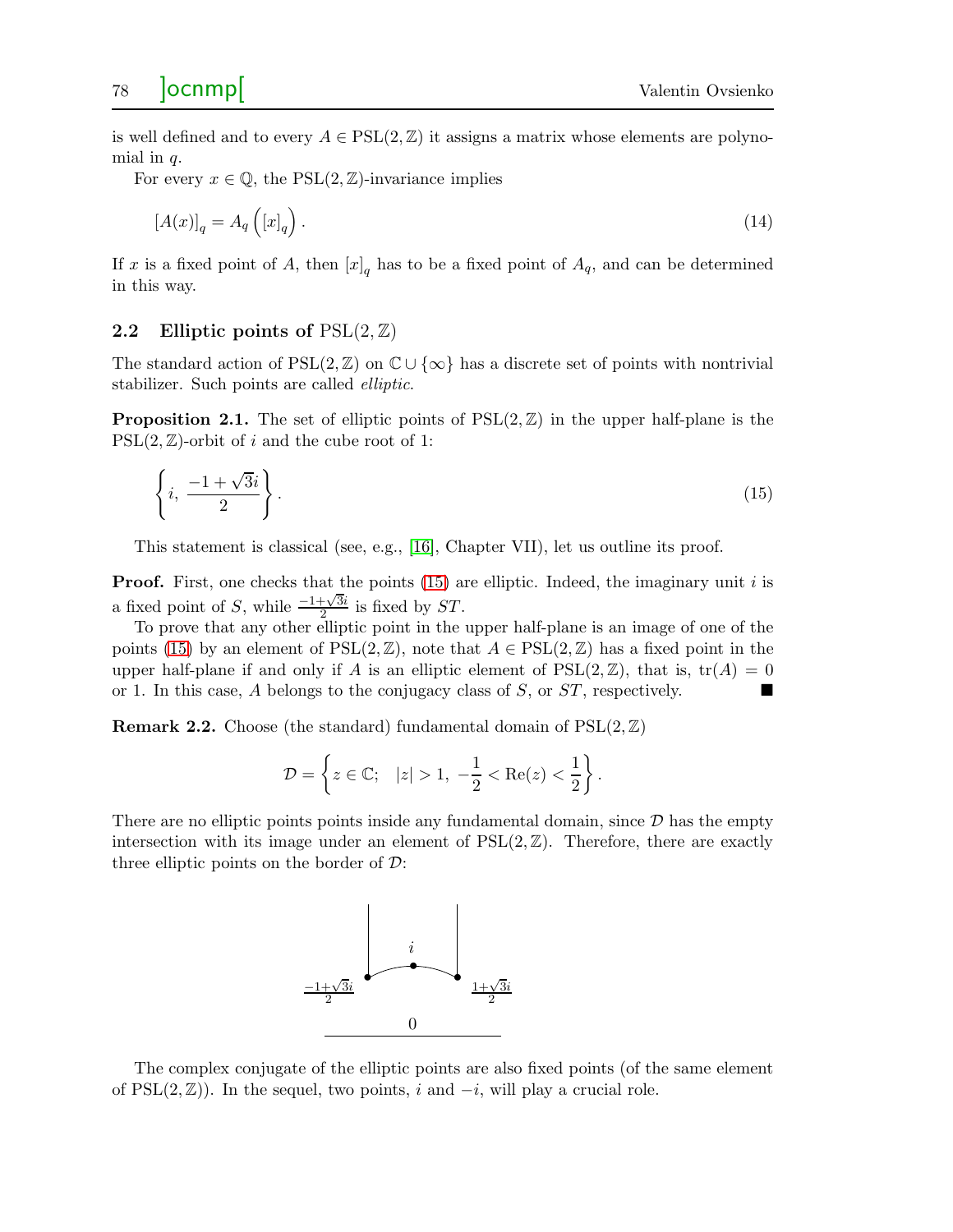### 2.3 The first examples of  $q$ -deformed complex numbers

The fixed point of  $S_q$ , of  $S_qT_q$ , and of  $T_qS_q$  are easily calculated, they are

$$
[\pm i]_q:=\pm\frac{i}{q^{\frac{1}{2}}}, \qquad \qquad \left[\frac{-1\pm\sqrt{3}i}{2}\right]_q=\frac{-1\pm\sqrt{3}i}{2q}, \qquad \qquad \left[\frac{1\pm\sqrt{3}i}{2}\right]_q=\frac{1\pm\sqrt{3}i}{2},
$$

respectively. These are our first examples of q-deformed complex numbers.

**Remark 2.3.** Note that, since the matrix  $T_qS_q$  does not depend of q, the points  $\frac{1\pm\sqrt{3}i}{2}$ 2 remain undeformed. Besides 0 and 1, these are the only numbers with this property. This indicates that the Eisenstein integers (i.e., the numbers of the form  $n + m \frac{1 + \sqrt{3}i}{2}$  $\frac{1+\sqrt{3}i}{2},$ with  $n, m \in \mathbb{Z}$ ) should play some role in our approach. However, in this paper, the considerations are restricted to the Gaussian integers. The only elliptic points of  $PSL(2,\mathbb{Z})$ which are Gaussian integers are  $\pm i + n$ , where  $n \in \mathbb{Z}$ .

## 3 Imaginary translations

In this section, we define the operator  $U_q$  acting on the field  $\mathbb{C}(q^{\frac{1}{2}})$ , we will interpret this  $U_q$  as the q-deformation of the operator U of translations by i. It turns out that there is no such operator  $U_q$  in the group of linear-fractional transformation, only its square  $U_q^2$ , while  $U_q$  is more sophisticated.

#### <span id="page-6-0"></span>3.1 The operator of double imaginary translation

In this section, we prove Theorem [1.2.](#page-3-3) Let us start with the general form of the matrix of an operator commuting with the operator  $T_a$ .

<span id="page-6-1"></span>**Lemma 3.1.** The matrix of a linear-fractional operator A on  $\mathbb{C}(q^{\frac{1}{2}})$ , commuting with the operator  $T_q$  given by [\(4\)](#page-1-2), is of one of the following two forms

(i) A two-parameter family of triangular matrices

$$
A = \begin{pmatrix} a & b \\ 0 & d \end{pmatrix},
$$

where a and b are arbitrary functions in  $q^{\frac{1}{2}}$  and  $d = a - (q - 1)b$ .

(ii) A one-parameter family of matrices proportional to

$$
A = \begin{pmatrix} 1 & (q-1)^{-1} \\ 1-q & -1 \end{pmatrix}.
$$

**Proof.** For an arbitrary matrix  $A =$  $\begin{pmatrix} a & b \\ c & d \end{pmatrix}$ , one has

$$
T_q A = \begin{pmatrix} qa+c & qb+d \\ c & d \end{pmatrix}, \qquad AT_q = \begin{pmatrix} qa & a+b \\ qc & c+d \end{pmatrix}
$$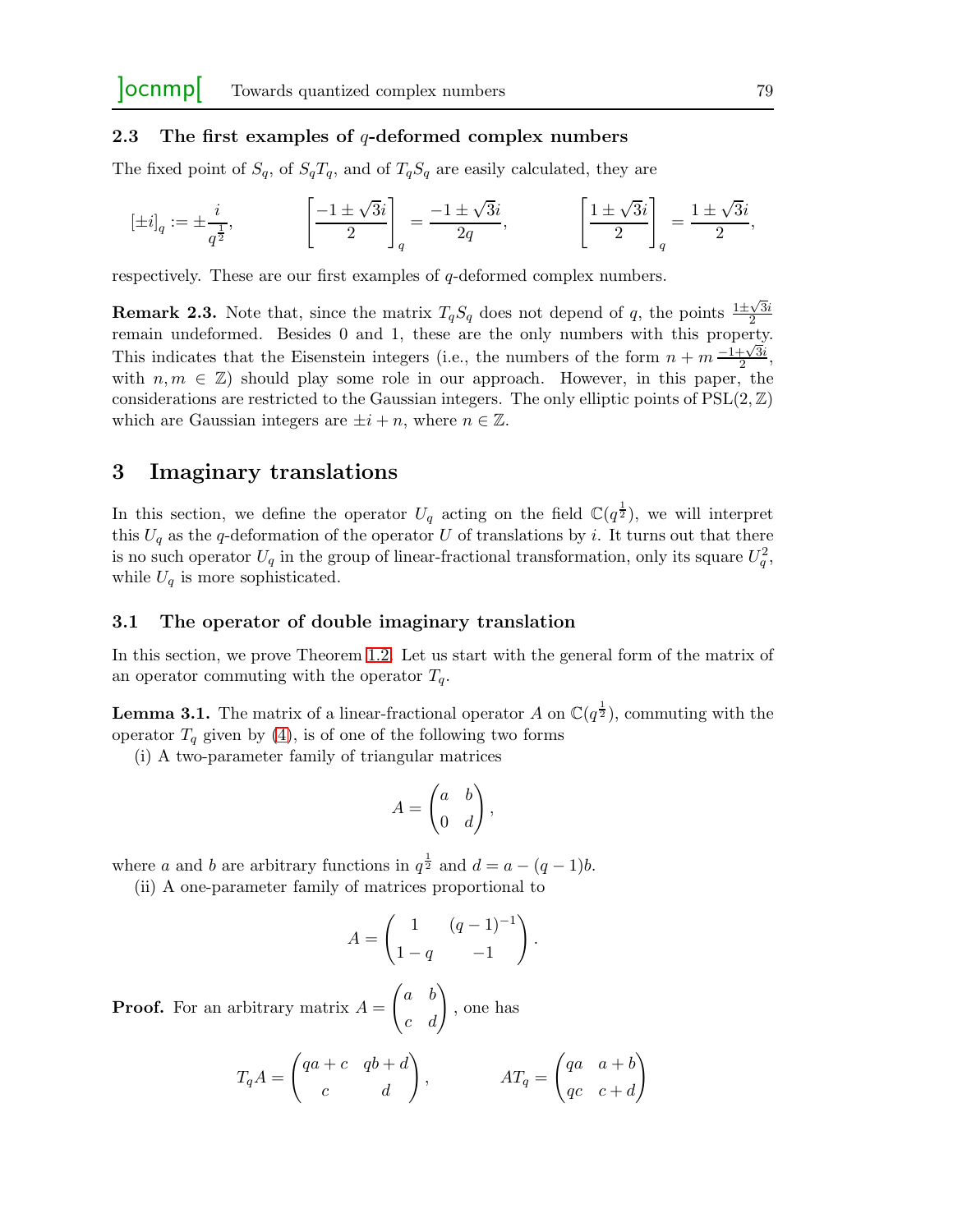If  $c = 0$ , the condition that  $T_qA$  and  $AT_q$  are proportional implies  $qb + d = a + b$ . If  $c \neq 0$ , then

$$
qa + c = a
$$
,  $qb + d = q^{-1}(a + b)$ ,  $d = q^{-1}(c + d)$ .

The first and the third equations give  $c = (1-q)a = (q-1)d$ , so that  $d = -a$ . The second equation then leads to  $a = (q-1)b$ .

The lemma follows.

Suppose now that a triangular matrix A from Lemma [3.1](#page-6-1) sends  $[-i]_q$  to  $[i]_q$  (where  $[-i]_q$  and  $[i]_q$  are as in [\(9\)](#page-2-2)). One has the following condition

$$
\frac{-a i + b q^{\frac{1}{2}}}{d q^{\frac{1}{2}}} = \frac{i}{q^{\frac{1}{2}}},
$$

so that  $(a+d)i = b q^{\frac{1}{2}}$ . Substituting d as in Lemma [3.1,](#page-6-1) one has  $2a = (q-1-i q^{\frac{1}{2}})b$ . A matrix A of a linear-fractional transformation is defined modulo a scalar multiple, i.e., the coefficient b thus can be chosen in an arbitrary way.

It follows that a matrix  $A$  from Lemma [3.1,](#page-6-1) Part (i), satisfying the conditions of Theorem [1.2,](#page-3-3) is unique up to a scalar multiple. It is now easy to check that the matrix [\(12\)](#page-3-1) does satisfy them.

The matrix A from Lemma [3.1,](#page-6-1) part (ii) does not send  $[-i]_q$  to  $[i]_q$ .

Theorem [1.2](#page-3-3) is proved.

**Remark 3.2.** Taking  $b = 2i q^{-\frac{1}{2}}$ , which is natural since we think of A as a q-analog of  $\begin{pmatrix} 1 & 2i \\ 0 & 1 \end{pmatrix}$ , we obtain the unique matrix satisfying both conditions (commuting with  $T_q$ ) and sending  $[-i]_q$  to  $[i]_q$ ), namely

$$
\begin{pmatrix} 1 + i \left( q^{\frac{1}{2}} - q^{-\frac{1}{2}} \right) & 2i \, q^{-\frac{1}{2}} \\ 0 & 1 - i \left( q^{\frac{1}{2}} - q^{-\frac{1}{2}} \right) \end{pmatrix},
$$

that we denote by  $(U^2)_q$ .

### 3.2 The operator  $U_q$

A straightforward attempt to calculate a square root of the operator  $(U^2)_q$  given by [\(12\)](#page-3-1) fails. There is no such operator inside the group of linear-fractional transformations.

**Lemma 3.3.** There is no linear-fractional operator A on  $\mathbb{C}(q^{\frac{1}{2}})$  commuting with the operator  $T_q$  and sending  $[-i]_q$  to 0, and 0 to  $[i]_q$ .

**Proof.** Let A be as in Lemma [3.1.](#page-6-1) The second condition implies two equations

$$
-a i + b q^{\frac{1}{2}} = 0, \qquad \frac{b}{d} = \frac{i}{q^{\frac{1}{2}}}.
$$

Substituting  $d = a - (q - 1)b$ , leads to  $(q - 1)b = 0$ , ad so  $b = 0$ , since q is a parameter. But then A has to be zero, which is a contradiction.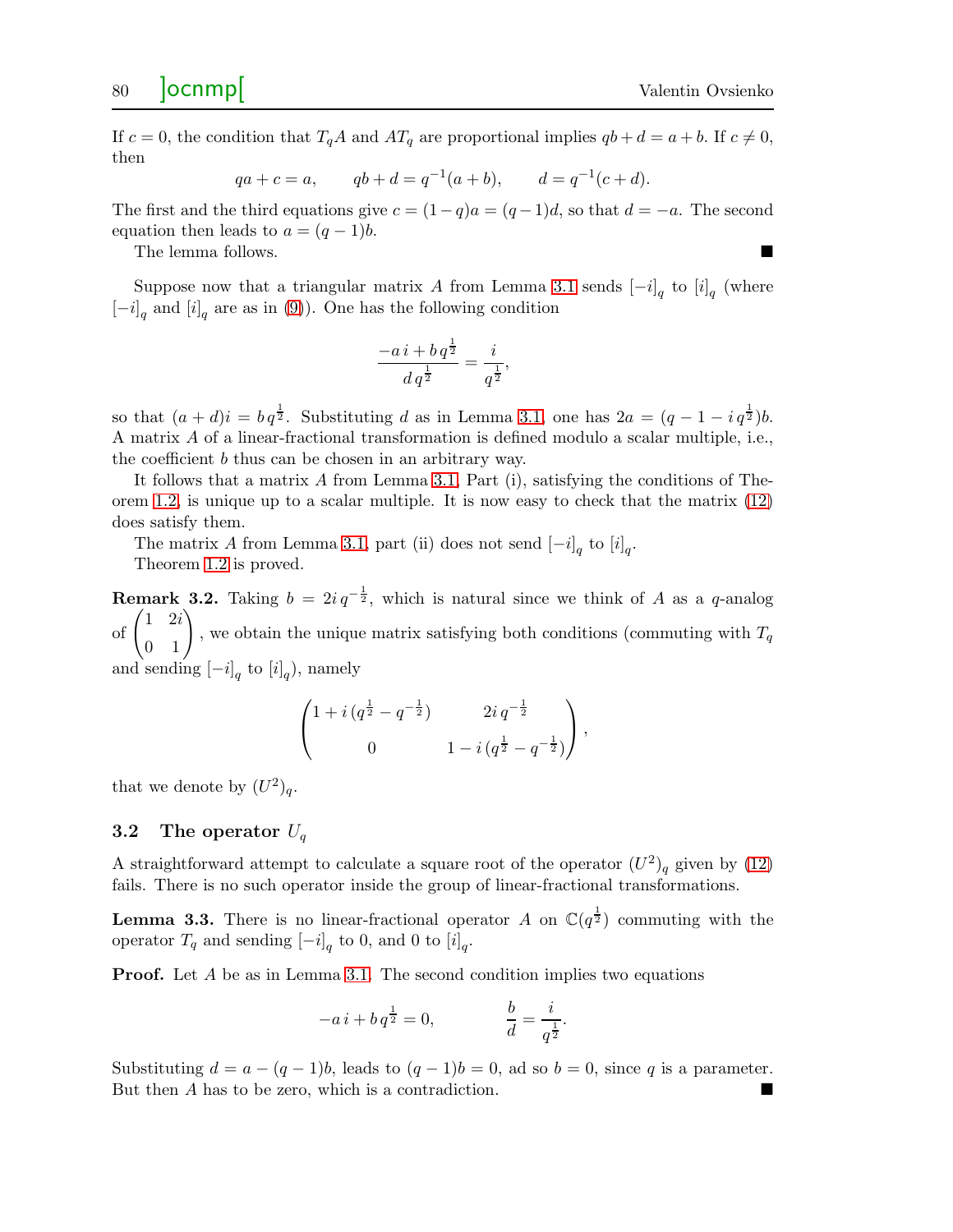An alternative way to look for a square root of  $(U^2)_q$  is to adopt the assumption that  $U_q$ inverses the parameter  $q$ , as in  $(10)$ . Let us consider the linear-fractional transformations composed with  $\tau$ :

<span id="page-8-0"></span>
$$
AX := \frac{aX(q^{-1}) + b}{cX(q^{-1}) + d},\tag{16}
$$

where  $a, b, c, d$  are some functions in q.

<span id="page-8-1"></span>**Proposition 3.4.** The operator [\(13\)](#page-3-4) is the unique operator on  $\mathbb{C}(q^{\frac{1}{2}})$  of the form [\(16\)](#page-8-0) commuting with  $T_q$  and sending  $\left[-i\right]_q$  to 0, and 0 to  $\left[i\right]_q$ .

**Proof.** The composition of A with  $T_q$  is represented by the matrices

$$
T_q A = \begin{pmatrix} qa+c & qb+d \\ c & d \end{pmatrix}, \qquad AT_q = \begin{pmatrix} q^{-1}a & a+b \\ q^{-1}c & c+d \end{pmatrix}
$$

that are then to be applied to  $X(q^{-1})$ . The operators A and  $T_q$  commute means that the matrices are proportional. This gives:

$$
c = (1 - q)a, \qquad d = qa,
$$

with arbitrary a and b.

The condition that A sends  $[-i]_q$  to 0, and 0 to  $[i]_q$  reads

$$
b = iq^{\frac{1}{2}}a
$$
,  $b = iq^{-\frac{1}{2}}d$ .

The obtained system of four equation has a one-parameter family of solutions, namely the coefficients of the matrix

$$
\begin{pmatrix} a & iq^{\frac{1}{2}}a \\ (1-q)a & qa \end{pmatrix}.
$$

Proposition [3.4](#page-8-1) is proved.

Let us finally check that the operator  $(U^2)_q$  given by [\(12\)](#page-3-1) is, indeed, the square of  $U_q$ .

**Proposition 3.5.** The composition of  $U_q$  with itself is the operator [\(12\)](#page-3-1).

Proof. One checks that

$$
\begin{pmatrix} 1 & iq^{\frac{1}{2}} \\ 1-q & q \end{pmatrix} \circ \tau \circ \begin{pmatrix} 1 & iq^{\frac{1}{2}} \\ 1-q & q \end{pmatrix} \circ \tau = \begin{pmatrix} 1 & iq^{\frac{1}{2}} \\ 1-q & q \end{pmatrix} \begin{pmatrix} 1 & iq^{-\frac{1}{2}} \\ 1-\frac{1}{q} & \frac{1}{q} \end{pmatrix} = (U^2)_q.
$$

This means that the operator [\(12\)](#page-3-1) is the composition of the operator  $U_q$  with itself.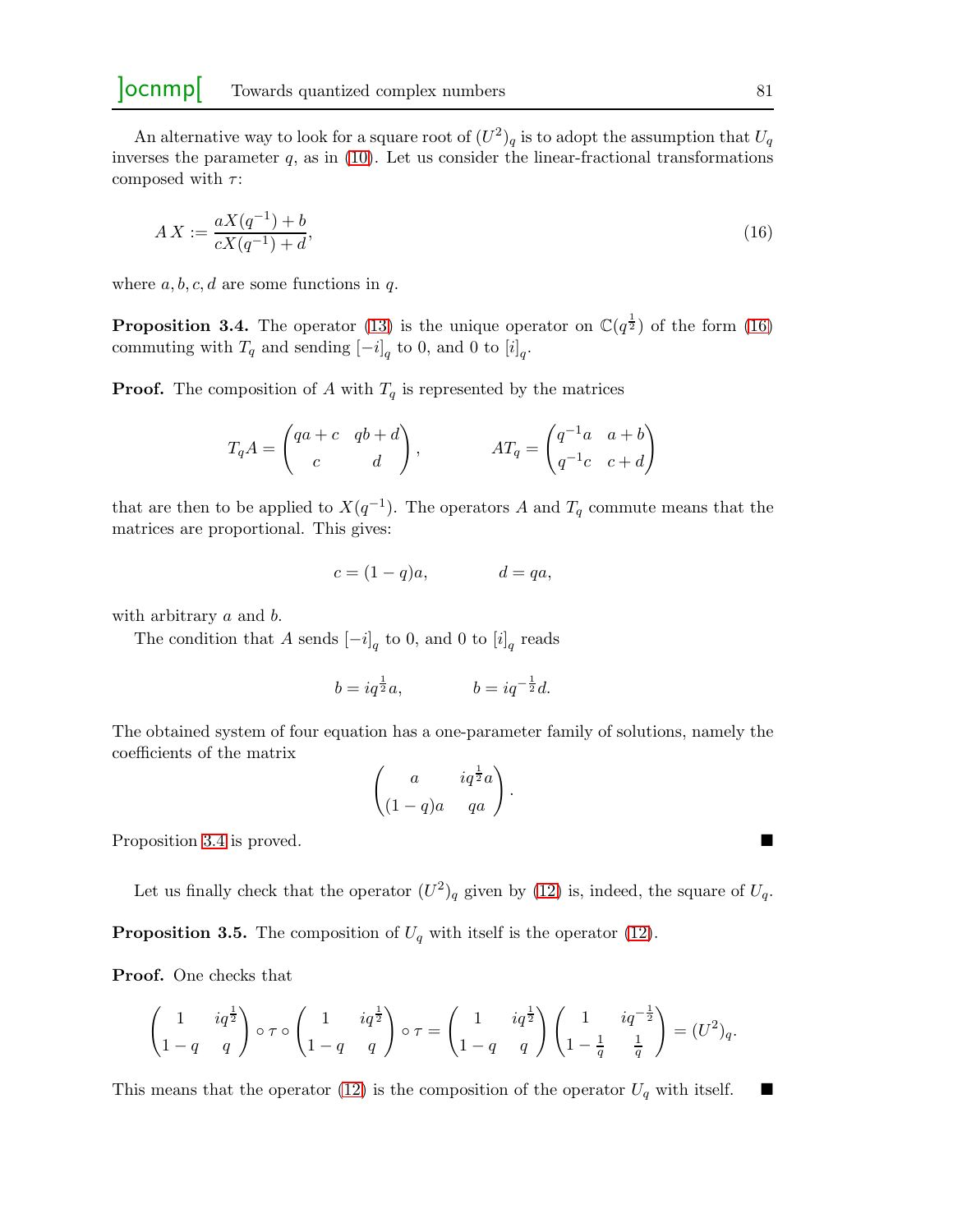## 4 Introducing q-deformed Gaussian integers

Our goal in this section is to calculate explicit formulas and linear recurrences for qdeformed Gaussian integers, defined as the orbit of 0 in  $\mathbb{C}(q^{\frac{1}{2}})$  under the  $\mathbb{Z}^2$ -action generated by  $T_q$  and  $U_q$ :

$$
\left[ ni+m\right] _{q}:=T_{q}^{m}U_{q}^{n}\left( 0\right) .
$$

Since the action of  $T$  is given by a simple expression

$$
T^m(X(q)) = q^m X(q) + [m]_q,
$$

where  $[m]_q$  is the Euler q-integer [\(1\)](#page-0-2), it suffices to calculate q-deformed purely imaginary Gaussian integers  $[n_i]_q$ .

To simplify the exposition and immediately explain the nature of these q-numbers, let us start with examples, the general formulas and recurrences will be calculated after that.

#### <span id="page-9-0"></span>4.1 A list of small Gaussian integers

The first examples are

$$
[i]_q = i q^{-\frac{1}{2}},
$$
  
\n
$$
[2i]_q = \frac{2q [i]_q}{q^2 - q + 1} - \frac{2(q - 1)}{q^2 - q + 1},
$$
  
\n
$$
[3i]_q = -[i]_q + \frac{4q [i]_q}{q^2 - q + 1} - \frac{4(q - 1)}{q^2 - q + 1},
$$
  
\n
$$
[4i]_q = -\frac{4q [i]_q}{q^2 - q + 1} + \frac{8q^2 [i]_q}{(q^2 - q + 1)^2} - \frac{8q(q - 1)}{(q^2 - q + 1)^2},
$$
  
\n
$$
[5i]_q = [i]_q - \frac{12q [i]_q}{q^2 - q + 1} + \frac{16q^2 [i]_q}{(q^2 - q + 1)^2} + \frac{4(q - 1)}{(q^2 - q + 1)} - \frac{16q(q - 1)}{(q^2 - q + 1)^2},
$$

$$
[6i]_q = \frac{6q[i]_q}{q^2 - q + 1} - \frac{32q^2[i]_q}{(q^2 - q + 1)^2} + \frac{32q^3[i]_q}{(q^2 - q + 1)^3}
$$

$$
- \frac{2(q - 1)}{(q^2 - q + 1)} + \frac{16q(q - 1)}{(q^2 - q + 1)^2} - \frac{32q^2(q - 1)}{(q^2 - q + 1)^3},
$$

$$
[7i]_q = -[i]_q + \frac{24q[i]_q}{q^2 - q + 1} - \frac{80q^2[i]_q}{(q^2 - q + 1)^2} + \frac{64q^3[i]_q}{(q^2 - q + 1)^3}
$$

$$
- \frac{8(q - 1)}{(q^2 - q + 1)} + \frac{48q(q - 1)}{(q^2 - q + 1)^2} - \frac{64q^2(q - 1)}{(q^2 - q + 1)^3}
$$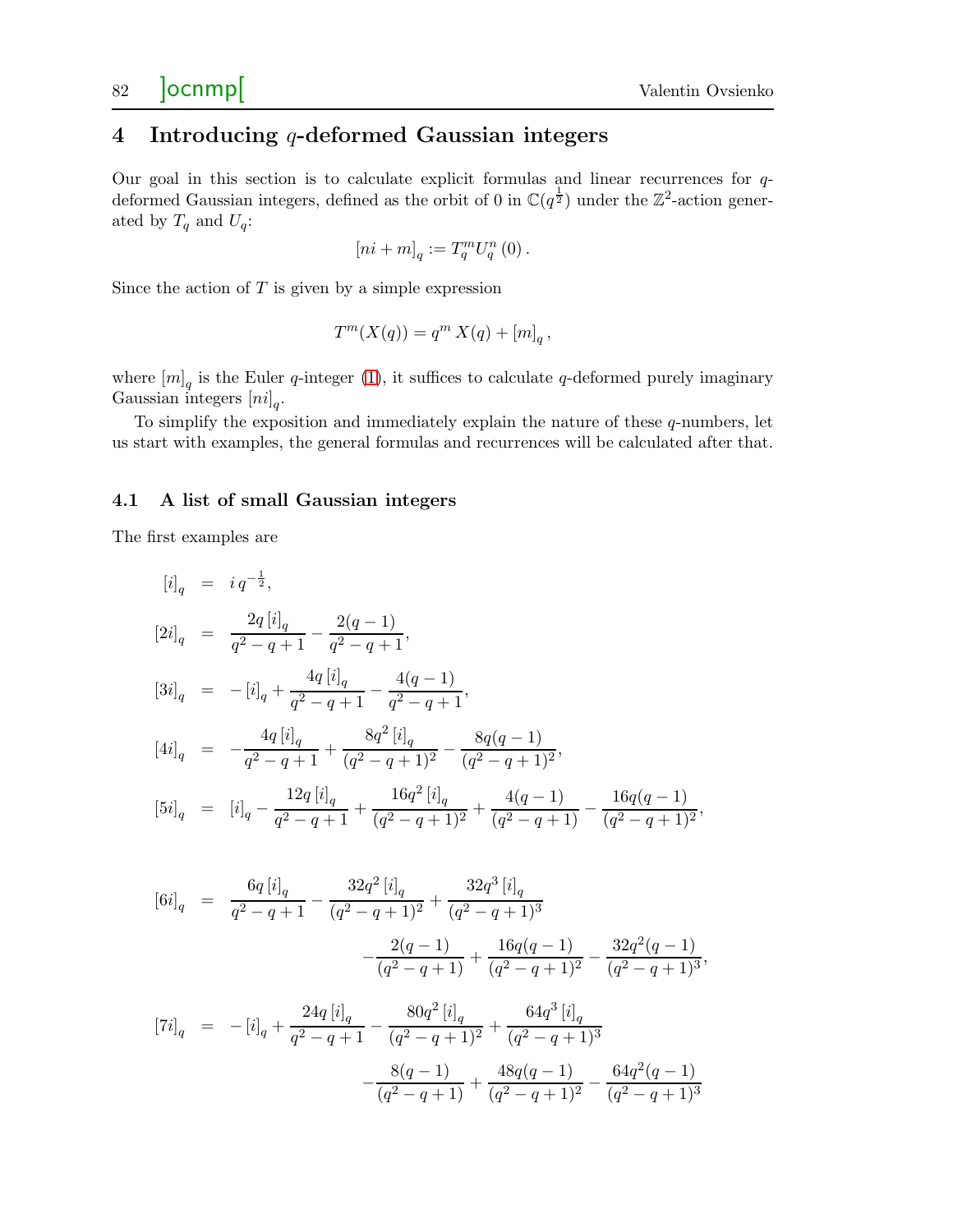$$
[8i]_q = -\frac{8q[i]_q}{q^2 - q + 1} + \frac{80q^2[i]_q}{(q^2 - q + 1)^2} - \frac{192q^3[i]_q}{(q^2 - q + 1)^3} + \frac{128q^4[i]_q}{(q^2 - q + 1)^4}
$$

$$
- \frac{32q(q - 1)}{(q^2 - q + 1)^2} + \frac{128q^2(q - 1)}{(q^2 - q + 1)^3} - \frac{128q^3(q - 1)}{(q^2 - q + 1)^4}
$$

$$
[9i]_q = [i]_q - \frac{40q[i]_q}{q^2 - q + 1} + \frac{240q^2[i]_q}{(q^2 - q + 1)^2} - \frac{448q^3[i]_q}{(q^2 - q + 1)^3} + \frac{256q^4[i]_q}{(q^2 - q + 1)^4}
$$

$$
+ \frac{8(q - 1)}{(q^2 - q + 1)} - \frac{112q(q - 1)}{(q^2 - q + 1)^2} + \frac{320q^2(q - 1)}{(q^2 - q + 1)^3} - \frac{256q^3(q - 1)}{(q^2 - q + 1)^4}.
$$

One observes that the coefficients of the imaginary parts  $\text{Im}([ni]_q)$  form a triangle that starts as follows

$$
\begin{array}{ccc}\n1 & 2 \\
2 & -1 & 4 \\
-4 & 8 \\
1 & -12 & 16 \\
6 & -32 & 32 \\
-1 & 24 & -80 & 64 \\
\cdots\n\end{array}
$$

Quite remarkably, this triangle coincides with the triangle of coefficients of Chebyshev polynomials of second type; see Sequences A008312, A053117 of OEIS [\[14\]](#page-20-11). The coefficients of the real part are also connected to the Chebyshev polynomials. The precise connection to Chebyshev polynomials will be explained in Section [5.](#page-13-0)

#### 4.2 The new parameter Q

Let us describe a new choice of the parameter of deformation. Instead of the parameter  $q$ , we will use the parameter

<span id="page-10-0"></span>
$$
Q := \frac{2i q^{\frac{1}{2}} (q-1)}{q^2 - q + 1} - \frac{q^2 - 3q + 1}{q^2 - q + 1}.
$$
\n(17)

One can understand Q as a formal parameter, but it will also be useful to think of it as a (two-valued) function in q.

The parameter Q has several nice properties.

(a) If the initial parameter of deformation  $q$  is real, then

<span id="page-10-1"></span>
$$
Q^{-1} = \overline{Q},\tag{18}
$$

(b) The two-valued function  $q \to Q(q)$  sends the interval [0, 1] to two unit half-circles, depending on the choice of the sign of  $q^{\frac{1}{2}} = \pm \sqrt{q}$ . Below is the positive branch.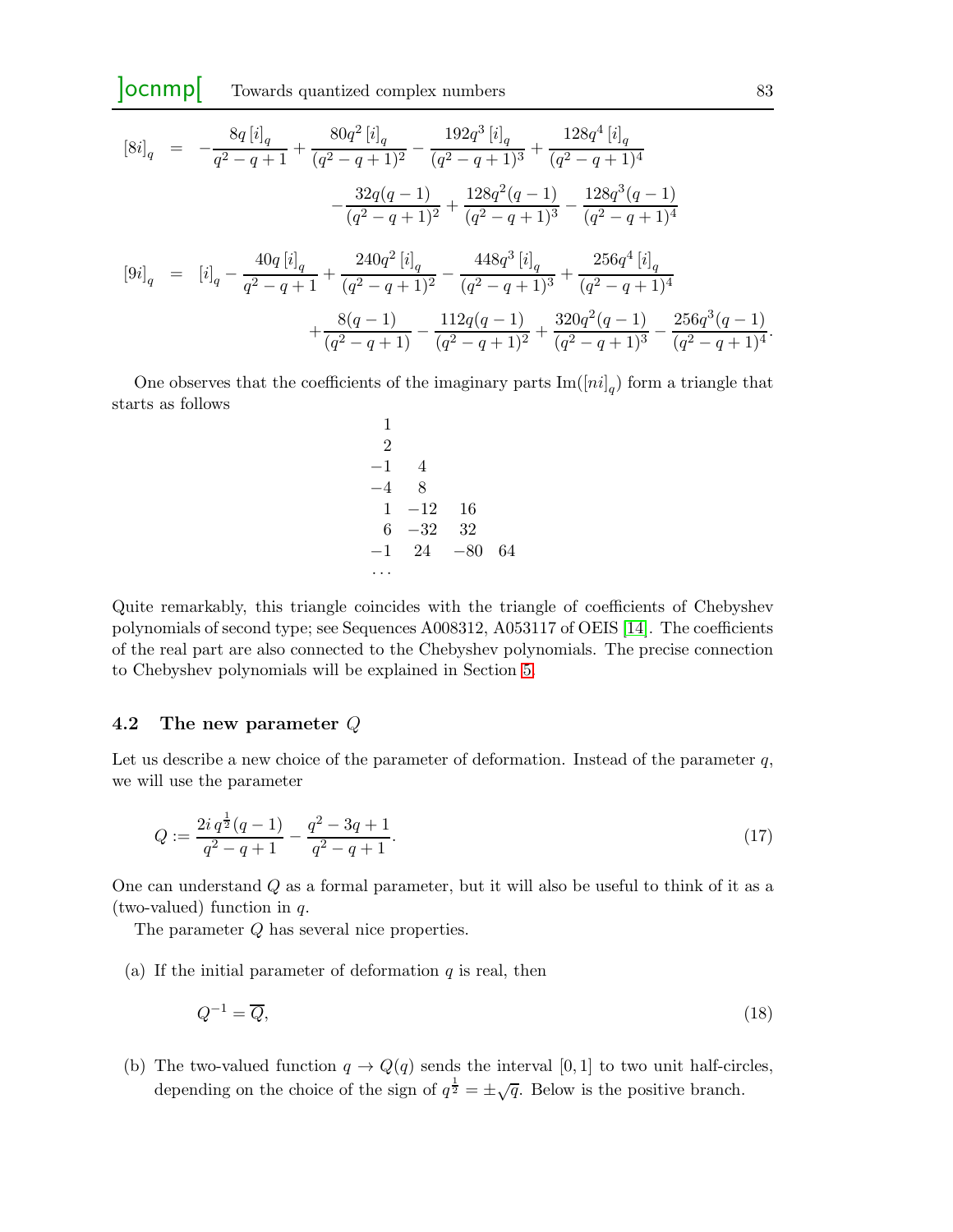

#### 4.3 The explicit formula and linear recurrence

Let us give an explicit formula for the q-deformed Gaussian integers  $\left[ni\right]_q$ . If  $n \in \mathbb{Z}$ , we use the standard notation

$$
[n]_Q:=\frac{1-Q^n}{1-Q}
$$

for Euler's Q-integers. As before, the q-deformed imaginary unit is  $[i]_q = iq^{-\frac{1}{2}}$ . The main result of this section is the following.

<span id="page-11-0"></span>**Theorem 4.1.** For every  $n \in \mathbb{Z}$ , one has

<span id="page-11-1"></span>
$$
\left[2ni\right]_q = \left[2\right]_Q \left[n\right]_Q \left[i\right]_q,\tag{19}
$$

$$
[(2n-1) i]_q = ([2]_Q [n]_Q - Q^n) [i]_q.
$$
\n(20)

Recall also that the general expression for the q-deformed Gaussian integers read

$$
\left[m+ni\right]_q = q^m \left[ni\right]_q + \left[m\right]_q.
$$

Remark 4.2. More explicitly, the coefficients in [\(19\)](#page-11-1) and [\(20\)](#page-11-1) can be rewritten in the form

$$
[2]_Q [n]_Q = \frac{1 - Q^n}{1 - Q} + \frac{Q - Q^{n+1}}{1 - Q}, \qquad [2]_Q [n]_Q - Q^n = \frac{1 - Q^n}{1 - Q} + \frac{Q - Q^n}{1 - Q},
$$

respectively. These are complex rational functions in  $q$  that can be calculated substitut-ing [\(17\)](#page-10-0). Below are some examples of q-integers  $[n_i]_q$  rewritten in terms of the parameter  $Q$ .

n -3 -2 -1 0 1 2 3 [ni] q − 1 + 2Q−<sup>1</sup> [i] q − 1 + Q−<sup>1</sup> [i] <sup>q</sup> − [i] q 0 [i] q (1 + Q) [i] q (1 + 2Q) [i] q

Proof. One will need the following.

**Lemma 4.3.** For every  $n \in \mathbb{Z}$ , the sequence  $([ni]_q)$ n∈Z satisfies the following linear recurrence with constant coefficients

<span id="page-11-2"></span>
$$
[(n+2)i]_q = (Q+1)[ni]_q - Q [(n-2)i]_q.
$$
\n(21)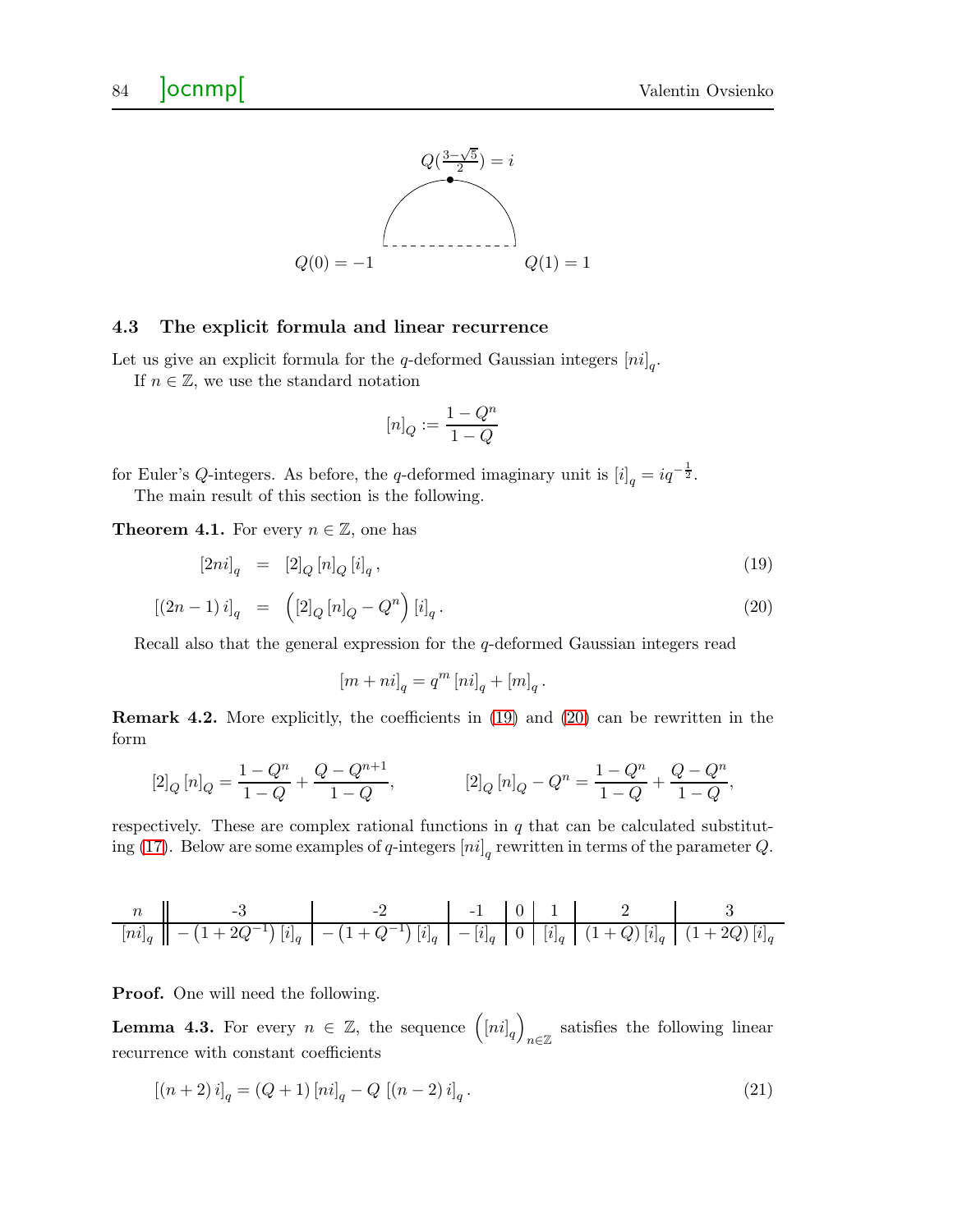Proof of the lemma. This is a direct consequence of the definition of Gaussian q-integers. Indeed, one has  $[(n+2)i]_q = U^2([ni]_q)$ , where the operator  $U^2$  is given by [\(12\)](#page-3-1). One therefore has an affine recurrence

<span id="page-12-0"></span>
$$
[(n+2) i]_q = \frac{1 + i(q^{\frac{1}{2}} - q^{-\frac{1}{2}})}{1 - i(q^{\frac{1}{2}} - q^{-\frac{1}{2}})} [ni]_q + \frac{2 [i]_q}{1 - i(q^{\frac{1}{2}} - q^{-\frac{1}{2}})},
$$

that readily implies [\(21\)](#page-11-2), with  $Q$  as in [\(17\)](#page-10-0).

Recurrence [\(21\)](#page-11-2) determines  $[n_i]_q$  from the values  $([0]_q, [2i]_q)$  and  $([-i]_q, [i]_q)$ , for n even and odd, respectively.

Lemma 4.4. The general solution of [\(21\)](#page-11-2) is of the form

$$
[2n i]_q = \lambda(q) Q^n + \mu(q), \qquad \qquad [(2n-1) i]_q = \tilde{\lambda}(q) Q^n + \tilde{\mu}(q) \tag{22}
$$

where  $\lambda(q)$ ,  $\mu(q)$ ,  $\tilde{\lambda}(q)$ ,  $\tilde{\mu}(q)$  are arbitrary functions in q.

*Proof of the lemma.* The characteristic polynomial of the linear recurrence [\(21\)](#page-11-2) is  $x^2$  –  $(Q+1)x+Q$ . It has has the solutions:  $x=Q$  and  $x=1$ . Hence [\(22\)](#page-12-0).

Since  $[0]_q = 0$ , and  $[2i]_q = (Q+1) [i]_q$  (cf. the examples of Section [4.1\)](#page-9-0), we obtain

$$
\lambda(q) = \frac{Q+1}{Q-1} [i]_q,
$$
\n $\mu(q) = -\frac{Q+1}{Q-1} [i]_q,$ 

for *n* even. Substituting these functions to  $(22)$  implies  $(19)$ .

Similarly, since  $[-i]_q = -[i]_q$ , we obtain

$$
\tilde{\lambda}(q) = \frac{2}{Q-1} [i]_q, \qquad \tilde{\mu}(q) = -\frac{Q+1}{Q-1} [i]_q,
$$

for  $n$  odd, and this entails  $(20)$ .

Theorem [4.1](#page-11-0) is proved.

#### 4.4 A property of complex conjugation

Here, again, we assume that  $q$  is a real parameter.

**Proposition 4.5.** The q-numbers  $[-ni]_q$  and  $[ni]_q$  are complex conjugate of each other:

<span id="page-12-1"></span>
$$
[-ni]_q = \overline{[ni]_q}.
$$

Proof. First, we observe that

$$
[-ni]_q(Q) = -[ni]_q(Q^{-1}).
$$
\n(23)

Indeed, this follows from the form of the recurrence [\(21\)](#page-11-2) and the fact that this is true for the initial values (see the table above).

Next, [\(18\)](#page-10-1) implies:

$$
P(Q^{-1}) = \overline{P(Q)}
$$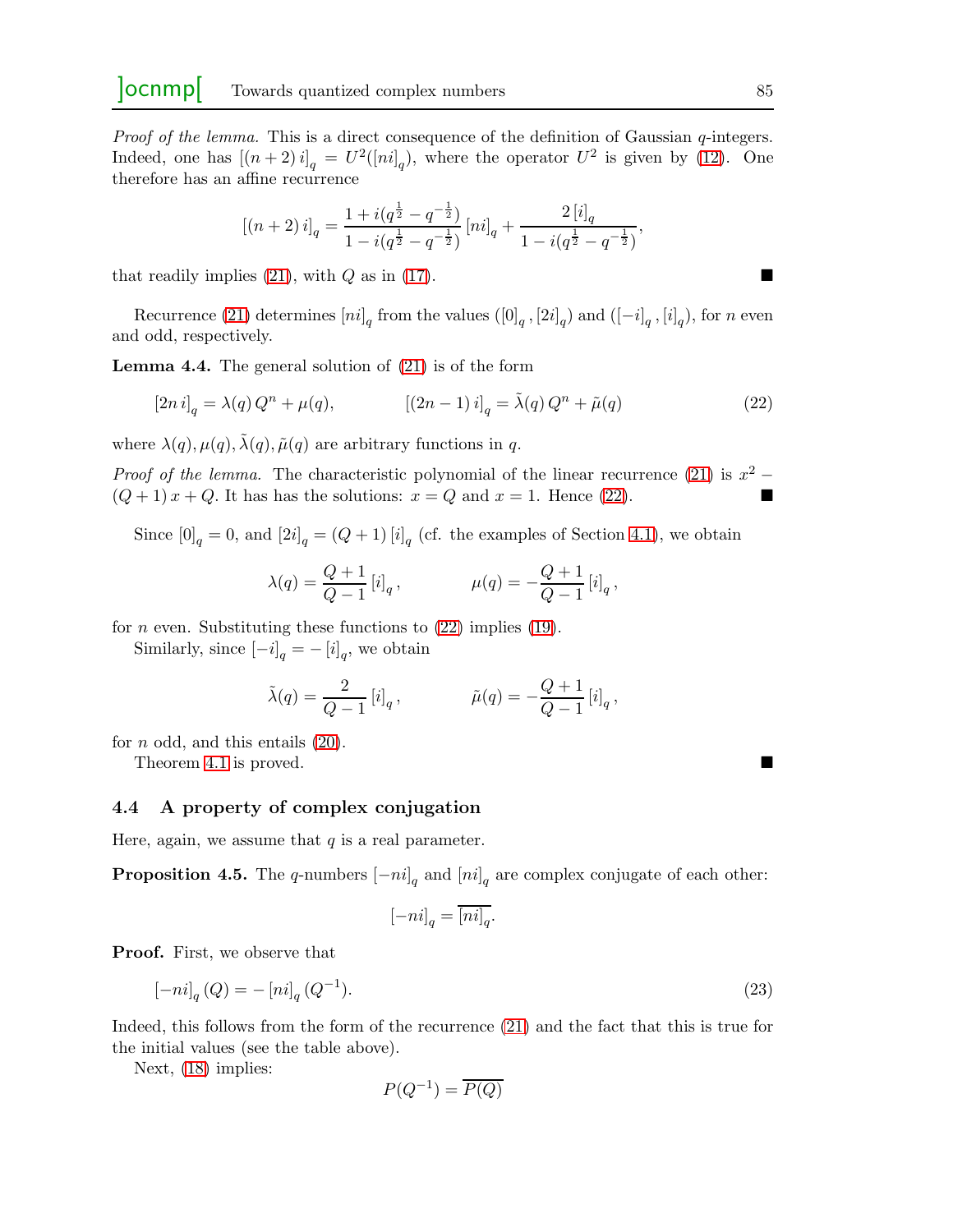for any polynomial  $P(Q)$  with real coefficients.

Multiplying any polynomial with real coefficients by purely imaginary  $[i]_q$ , one arrives at the opposite to [\(23\)](#page-12-1) property:

$$
P(Q^{-1})\left[i\right]_q = -\overline{P(Q)\left[i\right]_q}.
$$

<span id="page-13-0"></span>Hence the result.

## $5$  q-deformed Gaussian integers and Chebyshev polynomials

In this section, we explain the relationship of imaginary and real parts of  $[ni]_q$  with the Chebyshev polynomials, experimentally observed in Section [4.1.](#page-9-0) Our proof is computational, and it would be interesting to have a more conceptual proof.

#### 5.1 Chebyshev polynomials of second kind

The classical *Chebyshev polynomials of second kind* is a sequence of polynomials in one variable satisfying the recurrence

$$
U_{n+1}(x) = 2x U_n(x) - U_{n-1}(x),
$$

and the initial conditions

$$
U_0(x) = 1,
$$
  $U_1(x) = 2x.$ 

The sequence of Chebyshev polynomials starts as follows:

$$
U_0(x) = 1,
$$
  
\n
$$
U_1(x) = 2x,
$$
  
\n
$$
U_2(x) = 4x^2 - 1,
$$
  
\n
$$
U_3(x) = 8x^3 - 4x,
$$
  
\n
$$
U_4(x) = 16x^4 - 12x^2 + 1,
$$
  
\n...

The well-known determinant formula is

$$
U_n(x) = \begin{vmatrix} 2x & 1 & & \\ 1 & 2x & 1 & \\ & \ddots & \ddots & \ddots & \\ & & 1 & 2x & 1 \\ & & & 1 & 2x \end{vmatrix}.
$$

This tridiagonal determinant is known under the name of continuant, it naturally appears in the theory of continued fractions.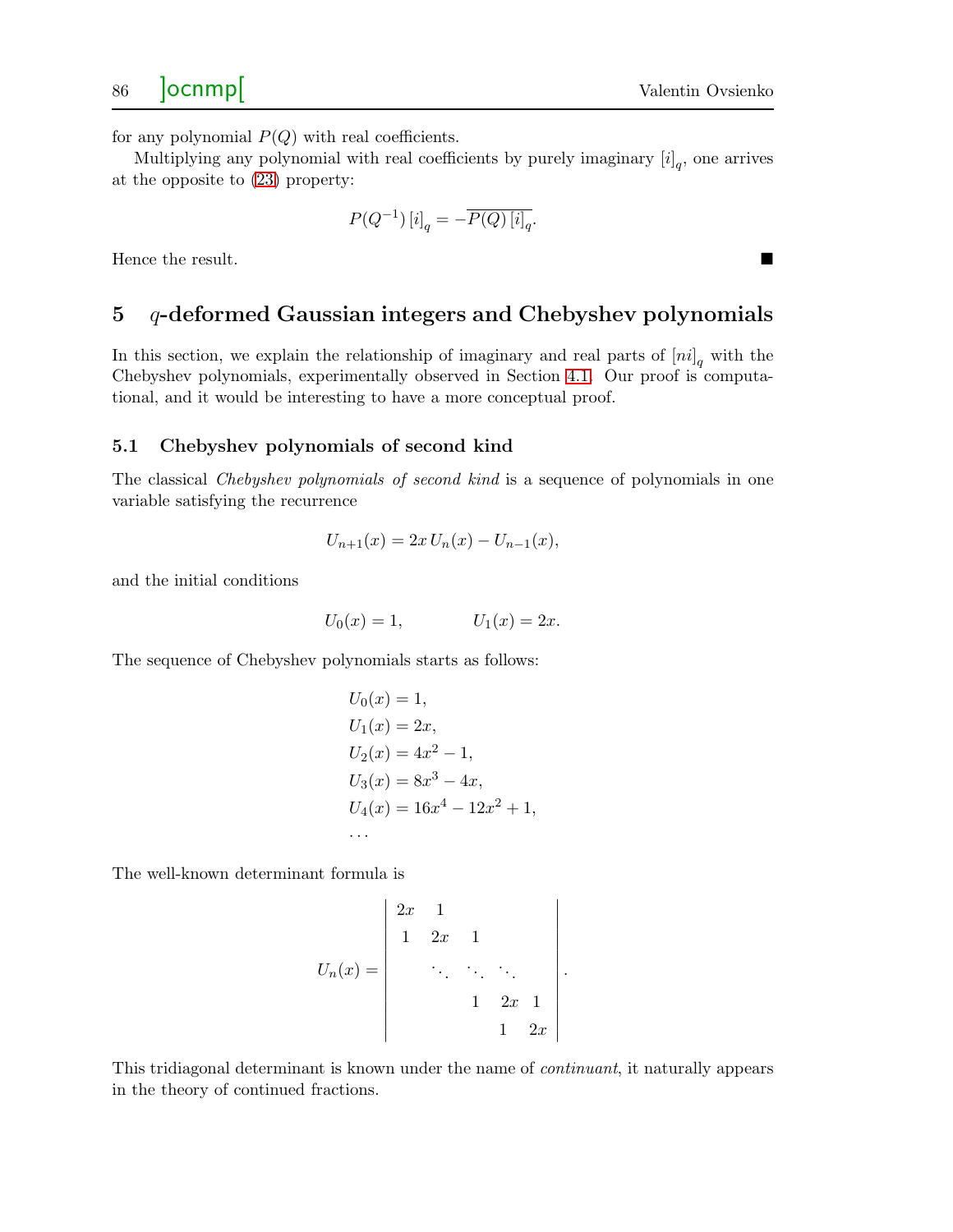## 5.2 The two "variants" of the Chebyshev polynomials

Consider a slightly modified recurrence

$$
\tilde{U}_{n+1}(x) = \begin{cases}\n2x \tilde{U}_n(x) - \tilde{U}_{n-1}(x), & n \text{ odd}, \\
2 \tilde{U}_n(x) - \tilde{U}_{n-1}(x), & n \text{ even}.\n\end{cases}
$$
\n(24)

The initial values will be chosen in one of the following two ways

<span id="page-14-0"></span>
$$
\tilde{U}_0^I(x) = 1, \quad \tilde{U}_1^I(x) = 2x, \qquad \qquad \tilde{U}_0^{II}(x) = 1, \quad \tilde{U}_1^{II}(x) = 2.
$$

Hence, for  $n$  even we have

$$
\tilde{U}_{n}^{I}(x) = \begin{vmatrix}\n2x & 1 & & & & & \\
1 & 2 & 1 & & & & \\
& & 1 & 2x & 1 & & \\
& & & \ddots & \ddots & \ddots & \\
& & & & 1 & 2x & 1 \\
& & & & & 1 & 2\n\end{vmatrix}, \qquad \tilde{U}_{n}^{II}(x) = \begin{vmatrix}\n2 & 1 & & & & & \\
1 & 2x & 1 & & & & \\
& & 1 & 2 & 1 & & \\
& & & \ddots & \ddots & \ddots & \\
& & & & & 1 & 2 & 1 \\
& & & & & & 1 & 2\n\end{vmatrix}.
$$

If n is odd, the formulas are similar, with the main diagonal ending with  $2x$  or 2, respectively.

The sequences of polynomials  $\tilde{U}_n^I(x)$  and  $\tilde{U}_n^{II}(x)$  start as follows:

| $\tilde{U}_0^I(x)=1,$                 | $\tilde{U}_0^{II}(x) = 1,$               |
|---------------------------------------|------------------------------------------|
| $\tilde{U}_1^I(x)=2x,$                | $\tilde{U}_1^{II}(x)=2,$                 |
| $\tilde{U}_2^I(x) = 4x - 1,$          | $\tilde{U}_2^{II}(x) = 4x - 1,$          |
| $\tilde{U}_3^I(x) = 8x^2 - 4x,$       | $\tilde{U}_3^{II}(x) = 8x - 4,$          |
| $\tilde{U}_4^I(x) = 16x^2 - 12x + 1,$ | $\tilde{U}^{II}_4(x) = 16x^2 - 12x + 1,$ |
| $\cdots$                              |                                          |

The polynomials  $\tilde{U}_n^I(x)$  and  $\tilde{U}_n^{II}(x)$  have lower degree than the classical Chebyshev polynomials  $U_n(x)$ , but exactly the same coefficients. Note also that  $\tilde{U}_{2m}^I(x) = \tilde{U}_{2m}^{II}(x)$ .

## 5.3 Recurrences for the imaginary and real parts of  $\left[ni\right]_q$

The recurrences and determinant formulas for the sequences of the imaginary and real parts of  $\left[ni\right]_q$  is very similar to that of the Chebyshev polynomials.

Since the imaginary parts of  $[n_i]_q$  are all proportional to  $[i]_q$ , and since the real parts are proportional to  $\frac{2(q-1)}{q^2-q+1}$ , we use the following notation

$$
\mathcal{I}_n(z) := \mathrm{Im} \left( [ni]_q \right) [i]_q^{-1}, \qquad \mathcal{R}_n(z) := - \mathrm{Re} \left( [ni]_q \right) \frac{q^2 - q + 1}{2(q - 1)},
$$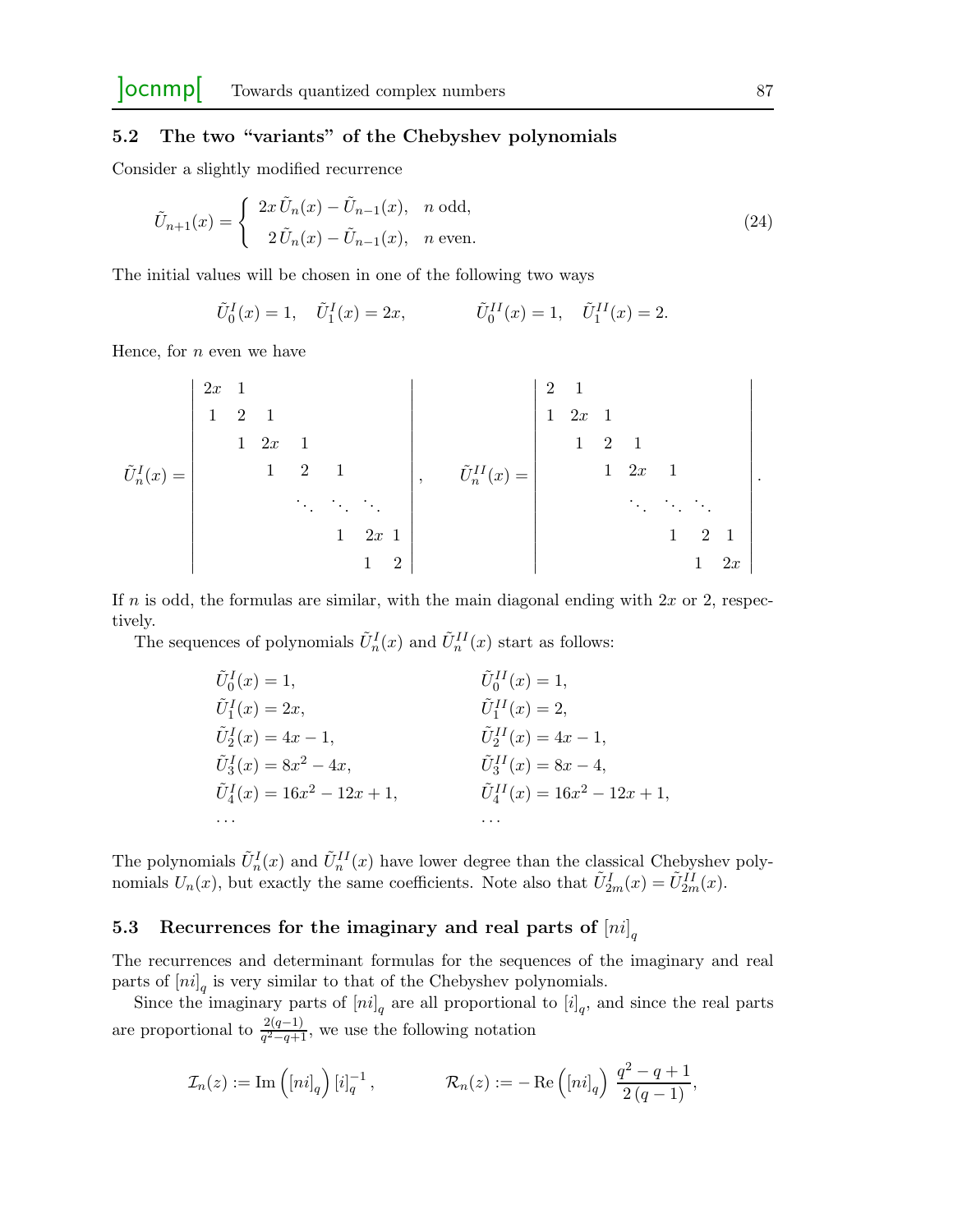where

<span id="page-15-1"></span>
$$
z = \frac{q}{q^2 - q + 1}.\tag{25}
$$

This considerably simplifies the formulas. It turns out that the coefficients  $\mathcal{I}_n(z)$  of the imaginary part, and the difference of the coefficients of the real parts,  $\mathcal{R}_n(z) - \mathcal{R}_{n-2}(z)$ , of  $\left[ni\right]_q$  coincide with the variants of the Chebyshev polynomials:

<span id="page-15-0"></span>Theorem 5.1. One has

<span id="page-15-4"></span>
$$
\mathcal{I}_{n+1}(z) = \tilde{U}_n^I(z), \qquad \mathcal{R}_{n+2}(z) - \mathcal{R}_n(z) = \tilde{U}_n^{II}(z). \tag{26}
$$

where  $z$  is given by  $(25)$ .

Proof. This statement follows from the following recurrence.

<span id="page-15-3"></span>**Lemma 5.2.** (i) The imaginary parts of  $\left[ni\right]_q$  satisfy the recurrence

$$
\mathcal{I}_{n+1}(z) = \begin{cases} 2z \mathcal{I}_n(z) - \mathcal{I}_{n-1}(z), & n \text{ odd}, \\ 2\mathcal{I}_n(z) - \mathcal{I}_{n-1}(z), & n \text{ even}; \end{cases}
$$
(27)

(ii) the real parts of  $[n_i]_q$  satisfy the recurrence

$$
\mathcal{R}_{n+1}(z) = \begin{cases} 2z\,\mathcal{R}_n(z) - \mathcal{R}_{n-1}(z) - 1, & n \text{ odd}, \\ 2\,\mathcal{R}_n(z) - \mathcal{R}_{n-1}(z), & n \text{ even}. \end{cases} \tag{28}
$$

*Proof of the lemma.* Our proof is a straightforward computation using the induction on  $n$ .

Let us give the details for the imaginary part of  $[n_i]_q$ , in the case where n is even.

One needs to prove that

<span id="page-15-2"></span>
$$
\mathcal{I}_{n+2} = (4z - 2)\mathcal{I}_n - \mathcal{I}_{n-2},
$$

which is equivalent to [\(27\)](#page-15-2).

Recurrence [\(21\)](#page-11-2) implies

$$
\begin{array}{rcl} \mathrm{Im}\left( \left[ \left( n+2\right) i\right] _{q}\right) & = & \left( \mathrm{Re}\left( Q\right) +1\right) \mathrm{Im}\left( \left[ ni\right] _{q}\right) -\mathrm{Re}\left( Q\right) \mathrm{Im}\left( \left[ \left( n-2\right) i\right] _{q}\right) \right. \\ & & \left. +\mathrm{Im}\left( Q\right) \left( \mathrm{Re}(\left[ ni\right] _{q})-\mathrm{Re}(\left[ \left( n-2\right) i\right] _{q})\right) . \end{array}
$$

For the first line in the right-hand-side,

$$
(\text{Re}(Q) + 1) \text{Im}([ni]_q) - \text{Re}(Q) \text{Im}([n-2)i]_q) =
$$

$$
(1 - \text{Re}(Q)) \left( \text{Im}([ni]_q) + \text{Im}([n-2)i]_q) \right) + 2 \text{Re}(Q) \text{Im}([ni]_q) - \text{Im}([n-2)i]_q).
$$

The first line in the right-hand-side becomes

$$
(1 - \text{Re}(Q)) \left( \text{Im}([ni]_q) + \text{Im}([n-2)i]_q) \right) = \frac{4q(q-1)^2}{(q^2 - q + 1)^2} \mathcal{I}_{n-1}[i]_q.
$$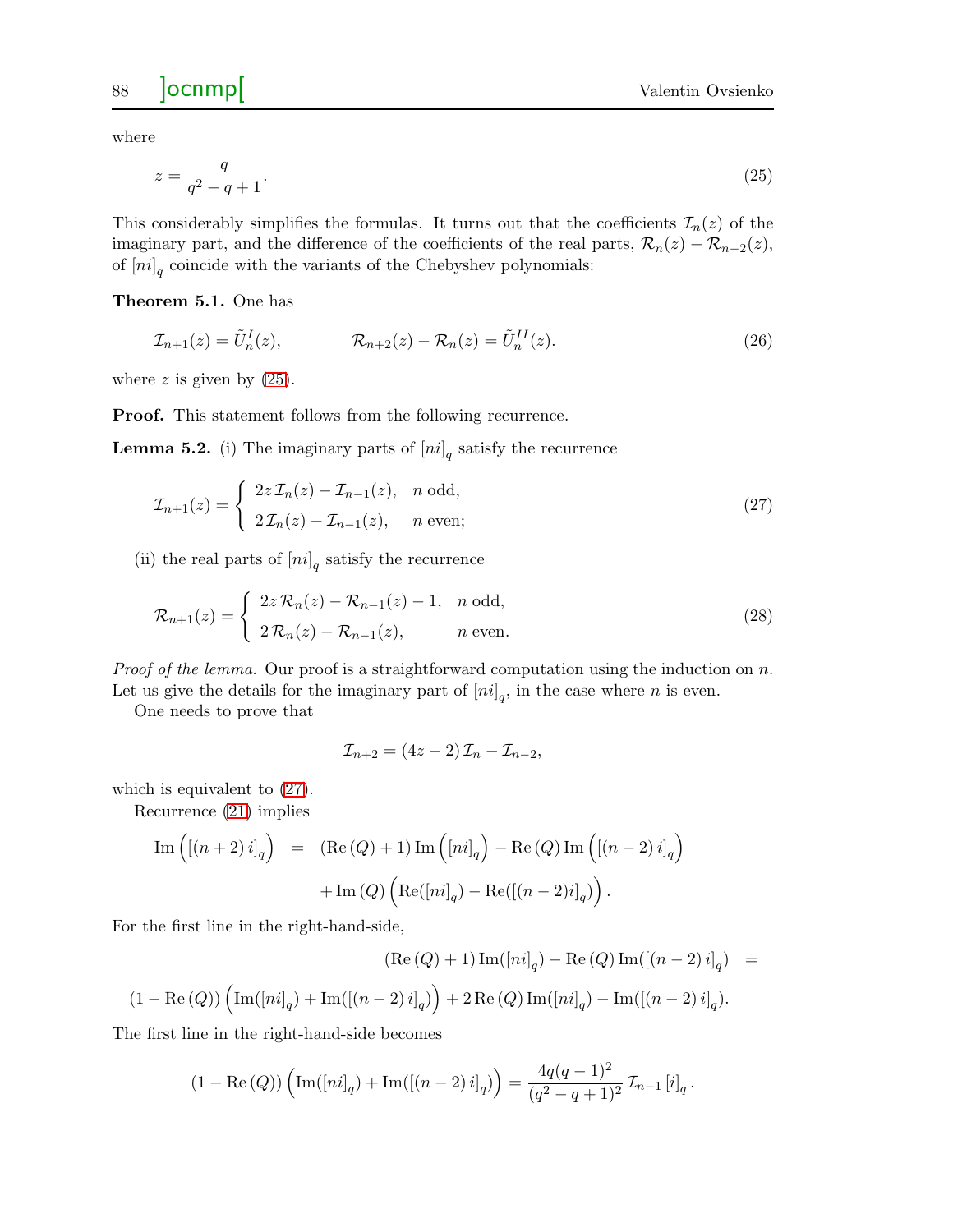Indeed, by induction hypothesis, we know that

$$
\mathcal{I}_n + \mathcal{I}_{n-2} = \frac{2q}{q^2 - q + 1} \mathcal{I}_{n-1}.
$$

Again, by induction hypothesis,

$$
Re([ni]_q) - Re([(n-2)i]_q) = -\frac{2(q-1)}{q^2 - q + 1} \mathcal{I}_{n-1},
$$

for n even, and therefore

Im (Q) 
$$
\left( \text{Re}([ni]_q) - \text{Re}([n-2)i]_q \right) \right) = -\frac{4q(q-1)^2}{(q^2-q+1)^2} \mathcal{I}_{n-1}[i]_q.
$$

After cancellation, one finally obtains

$$
\mathcal{I}_{n+2} = 2 \operatorname{Re}(Q) \mathcal{I}_n - \mathcal{I}_{n-2},
$$

but the coefficient  $2 \text{Re}(Q)$  equals to  $4z - 2$ . Hence the first formula in [\(27\)](#page-15-2).

The other cases are similar.

Part (i) of Lemma [5.2](#page-15-3) implies that  $\mathcal{I}_n$  satisfy recurrence [\(24\)](#page-14-0). Since the initial values of  $\mathcal{I}_n$  coincide with those of  $\tilde{U}_n^I(z)$ , this implies the first formula [\(26\)](#page-15-4).

Part (ii) of Lemma [5.2](#page-15-3) implies that the difference of the real parts,  $\mathcal{R}_n - \mathcal{R}_{n-2}$ , also satisfies recurrence [\(24\)](#page-14-0). The initial values of  $\mathcal{R}_n - \mathcal{R}_{n-2}$  coincide with those of  $\tilde{U}_n^{II}(z)$ .

Theorem [5.1](#page-15-0) follows.

## 6 The q-deformed Picard group  $PSL(2, \mathbb{Z}[i])$

The group  $SL(2,\mathbb{Z}[i])$  is called the *Picard group*. It consists of  $2 \times 2$  matrices

$$
A = \begin{pmatrix} a & b \\ c & d \end{pmatrix}, \qquad ad - bc = 1,
$$

where the coefficients a, b, c, d are Gaussian integers. The group  $SL(2,\mathbb{Z}[i])$  acts on complex rationals by linear-fractional transformations. For  $x \in \mathbb{Q}[i] \cup \{\infty\}$ , one has

$$
A(x) = \frac{ax+b}{cx+d},
$$

the action is transitive and faithful for the projectivization  $PSL(2,\mathbb{Z}[i]) := SL(2,\mathbb{Z}[i]) / \{\pm Id\}$ . The Picard group was an object of many studies since the classical book [\[2\]](#page-19-1).

Our next goal is to describe the q-deformation of the group  $PSL(2,\mathbb{Z}[i])$  that naturally arises in our context. I give here only an "esquisse" and believe that this  $q$ -deformation of  $PSL(2,\mathbb{Z}[i])$  deserves a further study.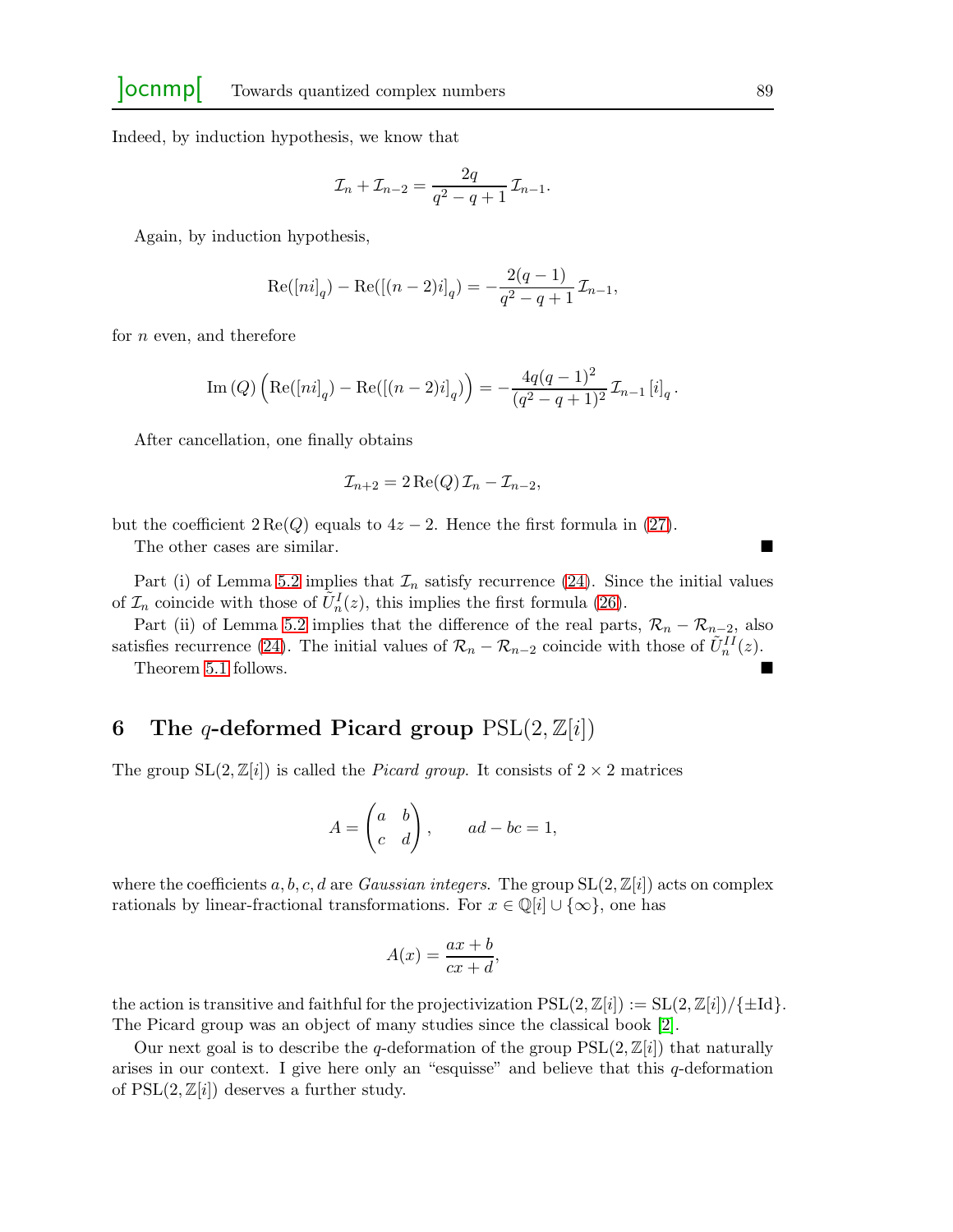## 90 **Ocnmp**

### 6.1 Generators and relations of  $PSL(2, \mathbb{Z}[i])$

The projective Picard group is generated by the matrices

$$
T = \begin{pmatrix} 1 & 1 \\ 0 & 1 \end{pmatrix}, \quad S = \begin{pmatrix} 0 & -1 \\ 1 & 0 \end{pmatrix}, \quad U = \begin{pmatrix} 1 & i \\ 0 & 1 \end{pmatrix}, \quad L = \begin{pmatrix} -i & 0 \\ 0 & i \end{pmatrix};
$$

with the following relations

<span id="page-17-0"></span>
$$
TU = UT,\t(29)
$$

$$
S2 = L2 = (TL)2 = (SL)2 = [UL]2 = Id,
$$
\n(30)

$$
(TS)^3 = (USL)^3 = Id.
$$
 (31)

Any relation between the generators  $R, S, U, L$  is a corollary of the relations [\(29\)](#page-17-0)-[\(31\)](#page-17-0) (see [\[19,](#page-20-12) [1\]](#page-19-2)). Note, as pointed in [\[19\]](#page-20-12), that L can be expressed in  $R, S, U$ , and thus removed from the list of the generators, but the relations between  $R$ ,  $S$ ,  $U$  become more complicated.

Since an element of  $PSL(2,\mathbb{Z}[i])$  is defined up to a scalar multiple, L can be rewritten as follows

$$
L = \begin{pmatrix} -1 & 0 \\ 0 & 1 \end{pmatrix}.
$$

Note also that, instead of  $L$ , one can chose the generator

$$
J = SL = \begin{pmatrix} 0 & 1 \\ 1 & 0 \end{pmatrix},
$$

which is particularly useful for continued fractions.

### 6.2 The operator  $L_q$

We already have the q-deformed operators  $T_q$ ,  $S_q$ ,  $U_q$ . The remaining generator L and its q-deformation also appeared in the context of q-deformed rational numbers  $[11, 13, 8]$  $[11, 13, 8]$  $[11, 13, 8]$ .

The operator of linear-fractional transformations associated with the matrix  $L$  is the "negation operator":  $L(x) = -x$ . It was observed in [\[11,](#page-20-0) [13,](#page-20-2) [8\]](#page-20-3) that, besides the invariance under the modular group action,  $q$ -deformed rational numbers satisfy one more invariance property:

$$
\left[ -x \right]_q = -q^{-1} \left[ x \right]_{q^{-1}}.
$$

This means that we also have an action of L on the space of rational functions. Let us adopt this action as the definition of  $L_q$ .

Definition. Set

<span id="page-17-1"></span>
$$
L_q X := -\frac{X(q^{-1})}{q}.\tag{32}
$$

Similarly to  $U_q$ , the operator [\(32\)](#page-17-1) inverses the parameter of deformation q. Hence  $L_q$ can be represented by the matrix

$$
L_q = \begin{pmatrix} -1 & 0 \\ 0 & q \end{pmatrix} \circ \tau,
$$

where  $\tau$  is as in [\(10\)](#page-3-2).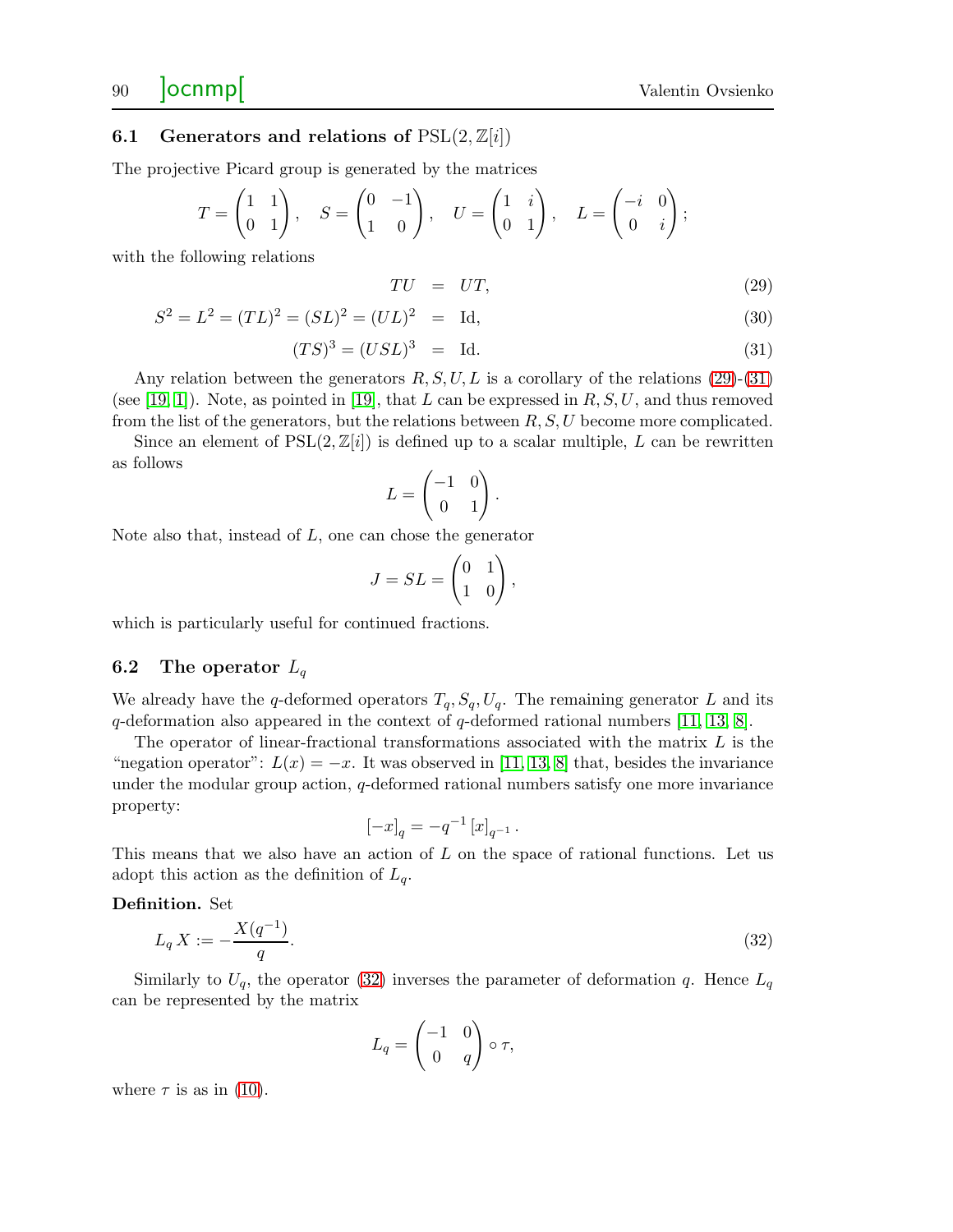### 6.3 Relations between the  $q$ -deformed generators

The four operators  $T_q$ ,  $S_q$ ,  $U_q$ ,  $L_q$  satisfy all the relations of PSL(2,  $\mathbb{Z}[i]$ ), except for the last one.

**Proposition 6.1.** The operators  $T_q$ ,  $S_q$ ,  $U_q$ ,  $L_q$  satisfy the following relations

<span id="page-18-0"></span>
$$
T_q U_q = U_q T_q, \t\t(33)
$$

$$
S_q^2 = L_q^2 = (T_q L_q)^2 = (S_q L_q)^2 = (U_q L_q)^2 = \text{Id},\tag{34}
$$

$$
(T_q S_q)^3 = Id. \t\t(35)
$$

**Proof.** All of the relations, except for  $(U_qL_q)^2 = \text{Id}$ , have already been checked in [\[11,](#page-20-0) [8\]](#page-20-3). Let us give here the details of the computation for the latter relation. The product of the operators  $U_qL_q$  is the linear-fractional transformation given by the matrix

$$
U_q L_q = \begin{pmatrix} 1 & iq^{\frac{1}{2}} \\ 1 - q & q \end{pmatrix} \begin{pmatrix} -1 & 0 \\ 0 & q^{-1} \end{pmatrix} = \begin{pmatrix} -1 & iq^{-\frac{1}{2}} \\ q - 1 & 1 \end{pmatrix}.
$$

One then obtains

$$
(U_q L_q)^2 = \begin{pmatrix} 1 + iq^{\frac{1}{2}} - iq^{-\frac{1}{2}} & 0 \\ 0 & 1 + iq^{\frac{1}{2}} - iq^{-\frac{1}{2}} \end{pmatrix},
$$

which is the identity matrix up to a scalar multiple.

Note that the fact that all the relations, except for one, are unchanged is quite remarkable. This allows one to control the structure of the obtained group. I do not know if every relation between  $T_q$ ,  $S_q$ ,  $U_q$ ,  $L_q$  is a corollary of [\(33\)](#page-18-0)-[\(35\)](#page-18-0); computer experiments allow us to conjecture that this is, indeed, the case.

## 6.4 Extension of the group  $PSL(2, \mathbb{Z}[i])$

The group generated by the operators  $T_q$ ,  $S_q$ ,  $U_q$ ,  $L_q$  is a subgroup of the group of matrices with coefficients in  $\mathbb{C}(q^{\frac{1}{2}})$  composed with  $\tau$ . This group is an extension of PSL(2, Z[i]):

$$
\{1\} \longrightarrow \mathcal{N} \longrightarrow \mathrm{PSL}(2,\mathbb{Z}[i]) \longrightarrow \mathrm{PSL}(2,\mathbb{Z}[i]) \longrightarrow \{1\},
$$

where  $\mathcal N$  is the normal subgroup characterized by the condition  $A \in \mathcal N$  if and only if

$$
A = \text{Id} + (q-1)\tilde{A},\tag{36}
$$

where  $\tilde{A}$  is an arbitrary element. Let us explain this in some details.

The relation  $(USL)^3 =$ Id has no q-analog. The matrices

$$
USL = \begin{pmatrix} -1 & i \\ i & 0 \end{pmatrix}, \qquad (USL)^{-1} = \begin{pmatrix} 0 & i \\ i & 1 \end{pmatrix}
$$

<span id="page-18-1"></span>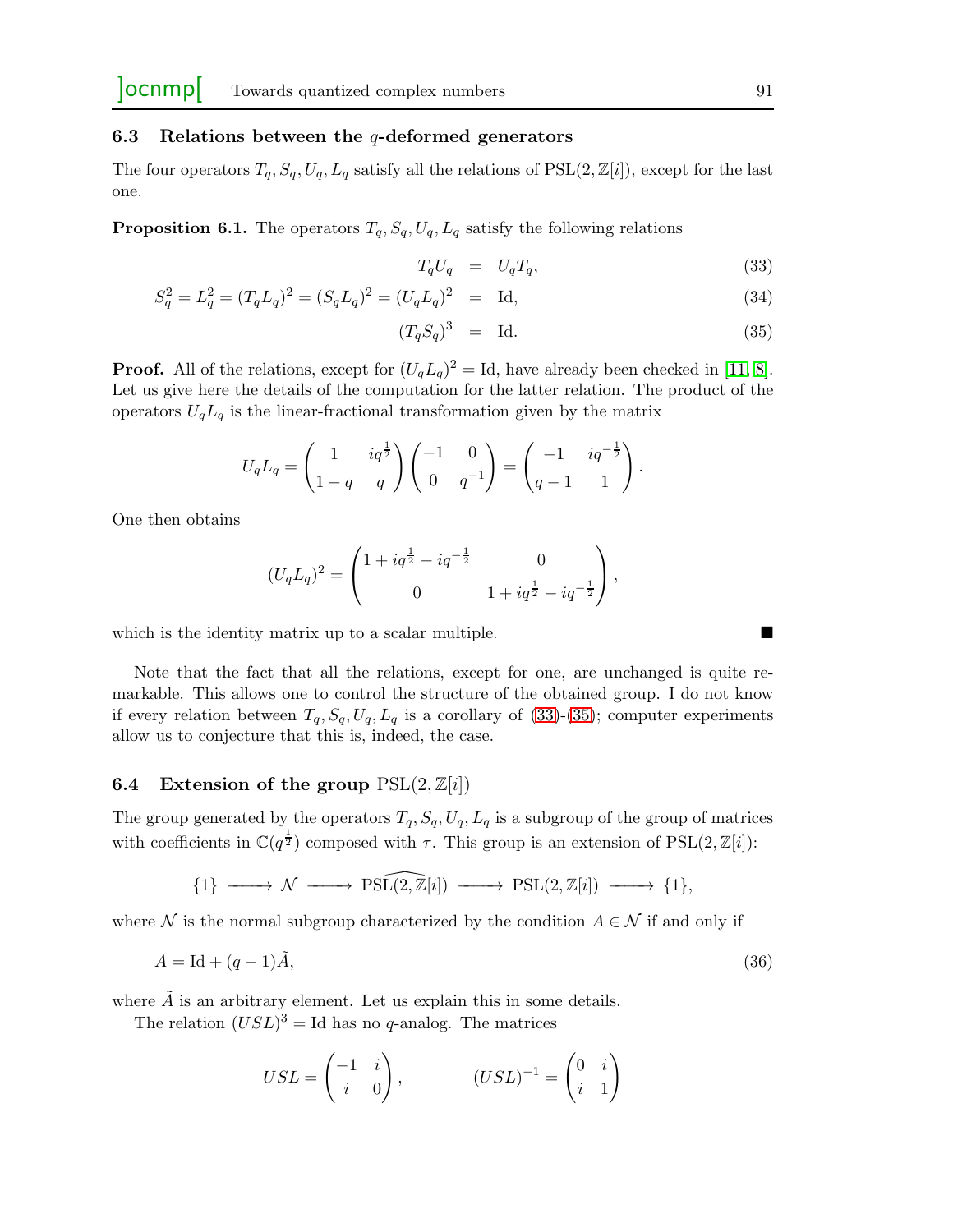have index 3 in  $PSL(2,\mathbb{Z}[i])$ , but for their q-deformations

$$
U_q S_q L_q = \begin{pmatrix} -1 & iq^{-\frac{1}{2}} \\ iq^{\frac{1}{2}} & iq^{-\frac{1}{2}} - iq^{\frac{1}{2}} \end{pmatrix}, \qquad (U_q S_q L_q)^{-1} = \begin{pmatrix} iq^{\frac{1}{2}} - iq^{-\frac{1}{2}} & iq^{-\frac{1}{2}} \\ iq^{\frac{1}{2}} & 1 \end{pmatrix},
$$

this is not true. The operators  $(U_qS_qL_q)^3$  and  $(U_qS_qL_q)^{-3}$  belong to the normal subgroup  $N$ . Indeed, one checks that

$$
(U_q S_q L_q)^3 = \mathrm{Id} + (q-1) \begin{pmatrix} 0 & iq^{-\frac{1}{2}} \\ iq^{\frac{1}{2}} & 1 - (q^{-\frac{1}{2}} - q^{\frac{1}{2}}) \end{pmatrix}.
$$

The condition [\(36\)](#page-18-1) is stable under conjugation, so that the matrices with this property form a normal subgroup.

#### 6.5 Concluding remarks

One needs the notion of continued fractions to define a notion of  $q$ -deformed complex number. This approach was used in the real case [\[11\]](#page-20-0), and we believe that the Hurwitz continued fractions (see [\[4,](#page-20-13) [5,](#page-20-14) [3\]](#page-20-15)) will lead to an interesting notion of a q-deformed complex number.

Let us finally mention that appearance of an extension of the symmetry group is a commun phenomenon in quantization. In the context of Kirillov-Kostant-Souriau geometric quantization (see [\[7\]](#page-20-16) and references therein) this leads to an extension of the quantized space. Usually, the initial symplectic manifold increases its dimension by one and becomes a contact manifold. Heuristically, we think that the requirement of  $PSL(2,\mathbb{Z}[i])$ -invariance of the q-deformation of the complex plane  $\mathbb C$  (which is naturally symplectic) should lead to a three-dimensional space, yet to be understood.

#### Acknowledgements

The idea to use the modular group to determine the first  $q$ -deformed complex numbers is due to Sophie Morier-Genoud; I am grateful to her for many fruitful discussions. It is a pleasure to thank Dimitry Leites, Sergei Tabachnikov and Alexander Veselov for helpful comments and friendly encouragement. I am grateful to the referees for useful and constructive comments. This paper was partially supported by the ANR project ANR-19-CE40-0021.

## <span id="page-19-2"></span><span id="page-19-0"></span>References

- <span id="page-19-1"></span>[1] B. Fine, Algebraic theory of the Bianchi groups. Monographs and Textbooks in Pure and Applied Mathematics, 129. Marcel Dekker, Inc., New York, 1989. viii+249 pp.
- [2] R. Fricke, F. Klein, Vorlesungen ¨uber die Theorie der automorphen Funktionen. Band 1: Die gruppentheoretischen Grundlagen. Johnson Reprint Corp., New York; B. G. Teubner Verlagsgesellschaft, Stuttg art 1965, xiv+634 pp.

Engl.: Lectures on the theory of automorphic functions. Vol. 1. Classical Topics in Mathematics, 3. Higher Education Press, Beijing, 2017. xxxv+539 pp.